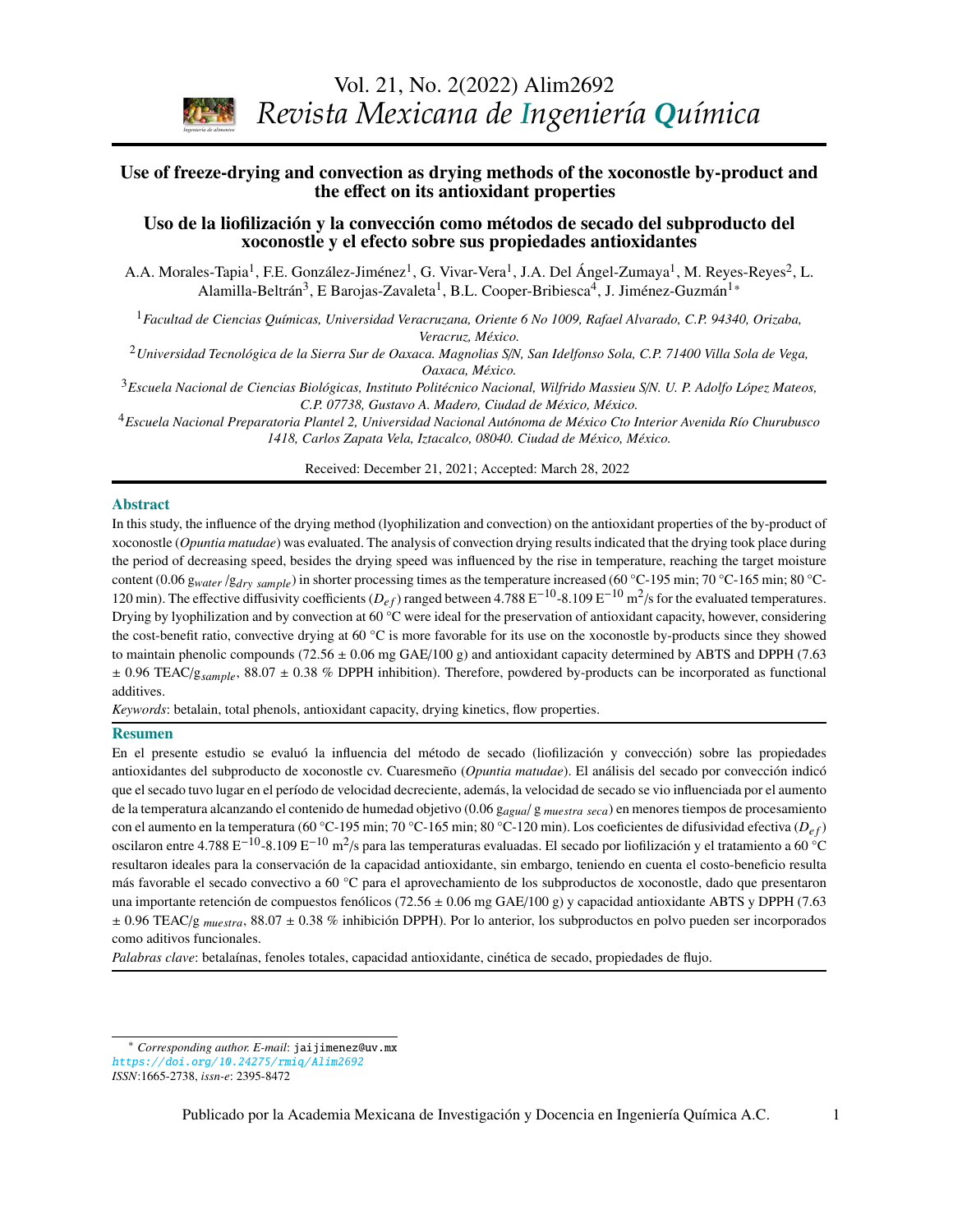# 1 Introduction

The xoconostle cv. Cuaresmeño (*Opuntia matudae*) is one of the ten species of the genus *Opuntia* found in Mexico, and it is the most important and commercialized xoconostle species in Mexico (Guzmán-Maldonado *et al*., 2010; Morales *et al*., 2015). It belongs to one of the more than 1000 cactaceans of the genus *Opuntia* distributed around the world (Bensadón *et al*., 2010; Morales *et al*., 2012).

The xoconostle cv. Cuaresmeño (*Opuntia matudae*) is used as a raw material for the preparation of food products, such as jams and sauces; however, it is mainly used for juice extraction (Guzmán-Maldonado *et al*., 2010; Morales *et al*., 2015). In addition, it is also used in traditional Mexican medicine for the treatment of diseases, such as diabetes (type 2) and hyperglycemia. Hypolipidemic effects have also been reported (Morales *et al*., 2012; Osorio-Esquivel *et al*., 2011) along with preventing the development of chronic and respiratory diseases (Fernández-Luqueño *et al*., 2021). These beneficial health effects have been attributed to the bioactive compounds contained in the xoconostle fruit; among these, phenolic compounds and betalains stand out, and these compounds are also responsible for the red coloring of the fruits (Feugang *et al*., 2006; Guzmán-Maldonado *et al*., 2010; Morales *et al*., 2015).

Due to the functional properties of the xoconostle fruit, many investigations have focused on the extraction of its bioactive compounds and their preservation for application in food systems (Fernández-Luqueño *et al*., 2021). An example of this is the study carried out by Pérez-Alonso *et al*. (2015), where they accomplished the microencapsulation of the bioactive compounds of the xoconostle fruit (*Opuntia Oligacantha*) with spray drying to stabilize phenolic compounds. Similarly, Aksoylu *et al*. (2021) performed microencapsulation of the bioactive compounds in xoconostle (*Opuntia spp*) to incorporate them into food products, such as yogurt, edible films and chewy candies. Espino-Manzano *et al*. (2020) studied the application of nanoemulsions (w/o) of xoconostle extract (O. *Oligacantha*) /orange oil in gelatin films, which resulted in an increase of phenolic compounds and a reduction in microbiological contamination of the product.

However, these investigations are based only on the study and use of xoconostle juice and do not consider the generated by-products (epicarp and endocarp) that represent up to 45 % of the fruit (Bensadón *et al*., 2010; Morales *et al*., 2015); These residues generate both economic and environmental problems (Aymen and Benvenuti, 2020). In Mexico, approximately 10,000 tons of xoconostle cv. Cuaresmeño (*Opuntia matudae*) are produced yearly (Fernández-Luqueño *et al*., 2021), which implies the generation of at least 4500 tons of by-product (epicarp and endocarp) of xoconostle cv. Cuaresmeño. These by-products retain a significant amount of compounds of interest that can be used to produce food additives with functional potential (Guzmán-Maldonado *et al*., 2010).

To exploit the above-mentioned by-products, it is necessary to reduce their water content to preserve them. Drying technologies provide alternatives for the preservation of food products, increasing their shelf-life and reducing the potential development of pathogenic microorganisms and undesirable chemical spoilage reactions (Kabuo *et al*., 2014; Salcedo-Mendoza *et al*., 2016; Figueroa-Garcia *et al*., 2021).

Convective drying is based on reducing the water activity of a product by eliminating the humidity under controlled conditions; it is the most effective method for the preservation of biological products if the thermic treatment is not aggressive for the product (Zárate-Castillo *et al*., 2018).

Another option for drying is the use of the freezedrying process, which is based on water sublimation and reduces the depletion of volatile or heat-sensitive components. This drying process has the advantage of minimizing nutritional or functional losses and facilitates rehydration of the obtained powders (Ratti, 2013; Shukla, 2011).

In this study, the effect of the drying method (convection and freeze-drying) on the flow properties and antioxidant capacity of the by-products (epicarp and endocarp) recovered from the xoconostle cv. Cuaresmeño (*Opuntia matudae*) juice extraction process was evaluated to obtain an additive for food products with antioxidant properties. An additional goal was to contribute to the use of an agro-industrial waste, thus mitigating the environmental impact of industrial processes.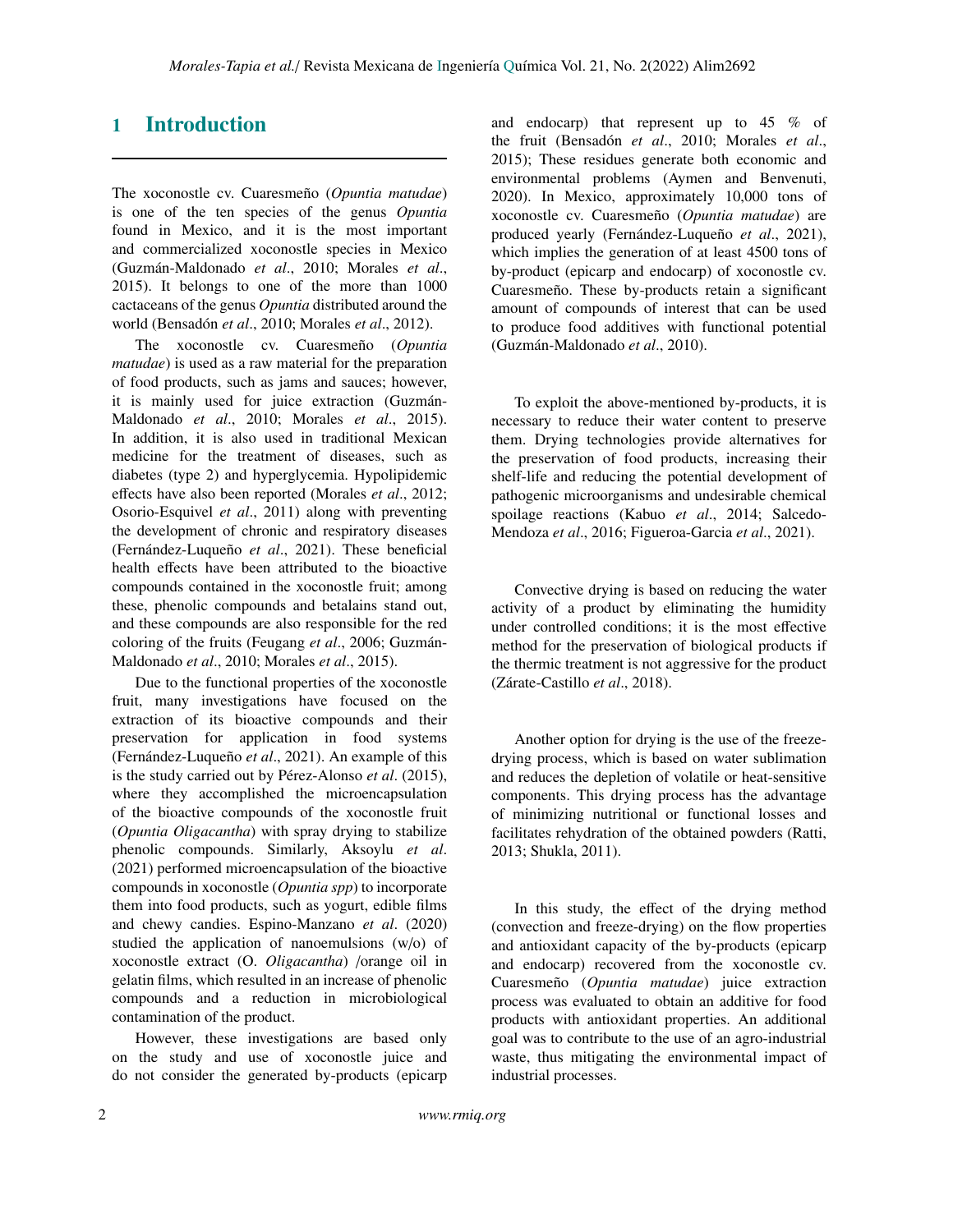# 2 Materials and methods

### *2.1 Materials*

Xoconostle cv Cuaresmeño (*Opuntia matudae*) fruits were acquired in the municipality of San Martin de las Pirámides, Mexico State (19°41'49.5"N latitude, 98° 49'58.9"W longitude). The fruits were acquired in a state of commercial maturity, discarding those that presented any visible mechanical damage. The fruits were washed and disinfected with a sodium hypochlorite solution (0.05 %) for 10 minutes, then dried and weighed (200 kg) and stored in a refrigerator (6-8 °C) until later use. The 2,2 diphenyl-1-picrylhydrazyl (DPPH) and 2,2'-Azino-bis (3-ethylbenzothiazoline-6-sulfonic acid) diammonium salt (ABTS) used during the antioxidant activity assay were purchased from Sigma-Aldrich (St Louis MO, USA).

### *2.2 Methods*

#### *2.2.1 Xoconostle by-product recovery*

The by-product from the pulping process of Xoconostle (BPX) were recovered as follows. The clean and chopped fruits were subjected to a water bath at 70 °C for 20 minutes at a 2:1 ratio (fruit: water). After the elapsed time, the fruits were pulped by using a semi-industrial pulper (Polinox D-7). The juice and by-product made up of the mucilage of the epicarp and of the endocarp were stored at -20 °C until use.

#### *2.2.2 Drying of the xoconostle by-product*

#### *2.2.2.1 Freeze-drying*

The BPX was dried using the freeze-drying method as follows. The previously frozen samples with liquid nitrogen were dried for 96 h in a freeze dryer (LABCONCO Freezone Plus 4.5 L-Mod 7386020, USA) using a vacuum pressure of 0.040 mbar and a temperature of -80 °C. The resulting material was named FDBX.

#### *2.2.2.2 Convective drying*

The drying process was also conducted in a convective dryer (Intertecnica S.A. de C.V, Mexico). Three different temperatures were evaluated (60, 70 and 80 °C) with a constant drying air speed of 1.25 m/s. The drying time for each condition was established by performing the drying kinetics when the resulting values of moisture were under 10 %. The samples obtained from convective drying were named BPX60 (60 °C), BPX70 (70 °C) and BPX80 (80 °C).

#### *2.2.3 Drying speed*

The drying kinetics for each processing temperature (60, 70 and 80 $\degree$ C) were adjusted to a polynomial (degree = 3), which were stablished from the coefficient  $\mathbb{R}^2$ . The obtained polynomials were derived with respect to time and plotted against the moisture content on a dry basis. The drying rate was obtained through the slope (Jiménez-Guzmán, 2011).

### *2.2.4 Determination of the e*ff*ective di*ff*usion coe*ffi*cient*

The drying kinetics for each drying temperature were analyzed to evaluate the effective diffusivity from the Fick model shown by Eq. 1 (Mota *et al*., 2010):

$$
X^* = \frac{X^* - We}{W_0 - We} = \frac{8}{\pi^2} \sum_{n=0}^{\infty} \exp\left[\frac{-(2n+1)^2 n^2 D_{ef}^t}{4H^2}\right] \tag{1}
$$

where  $X^*$  is the unfulfilled moisture ( $g/g$ ), We is the equilibrium moisture  $(g/g)$ ,  $W_0$  is the initial moisture (g/g), H is the thickness of the by-product (m),  $D_{ef}$  is the effective diffusivity  $(m^2/s)$  and t is the time (s).

The analysis was made considering an infinite flat plate, disregarding the by-product shrinkage and the absence of resistance to mass transport. The effective diffusivity was constant. The  $D_{ef}$  was determined from the slope method for which the unfulfilled moisture was plotted against time, resulting in a straight line with a slope  $(\ln X^*)$ . Equation 1 was simplified into a straight-line equation (Eq. 2) and was solved to obtain the  $D_{ef}$ .

$$
\ln X^* = \left(\frac{-\pi^2 D_{ef}}{4H^2} t\right) \tag{2}
$$

### *2.2.5 Particle size*

The size reduction of the dried by-products was using a food processor (Nutribullet 600w). The size distribution of the particles (SDP) was determined by the sieving method, this method is the most used in the industry due to its simplicity, low cost, and ease of analysis. It was carried out according the ASABE S319.4 (ASABE, 2008) and AACC 55-60.01 (AACC, 2011) standards with slight modifications; 50 g of the samples were passed through the following sieves: No. 20 (841  $\mu$ m), 30 (595  $\mu$ m), 60 (250  $\mu$ m), 80 (177  $\mu$ m)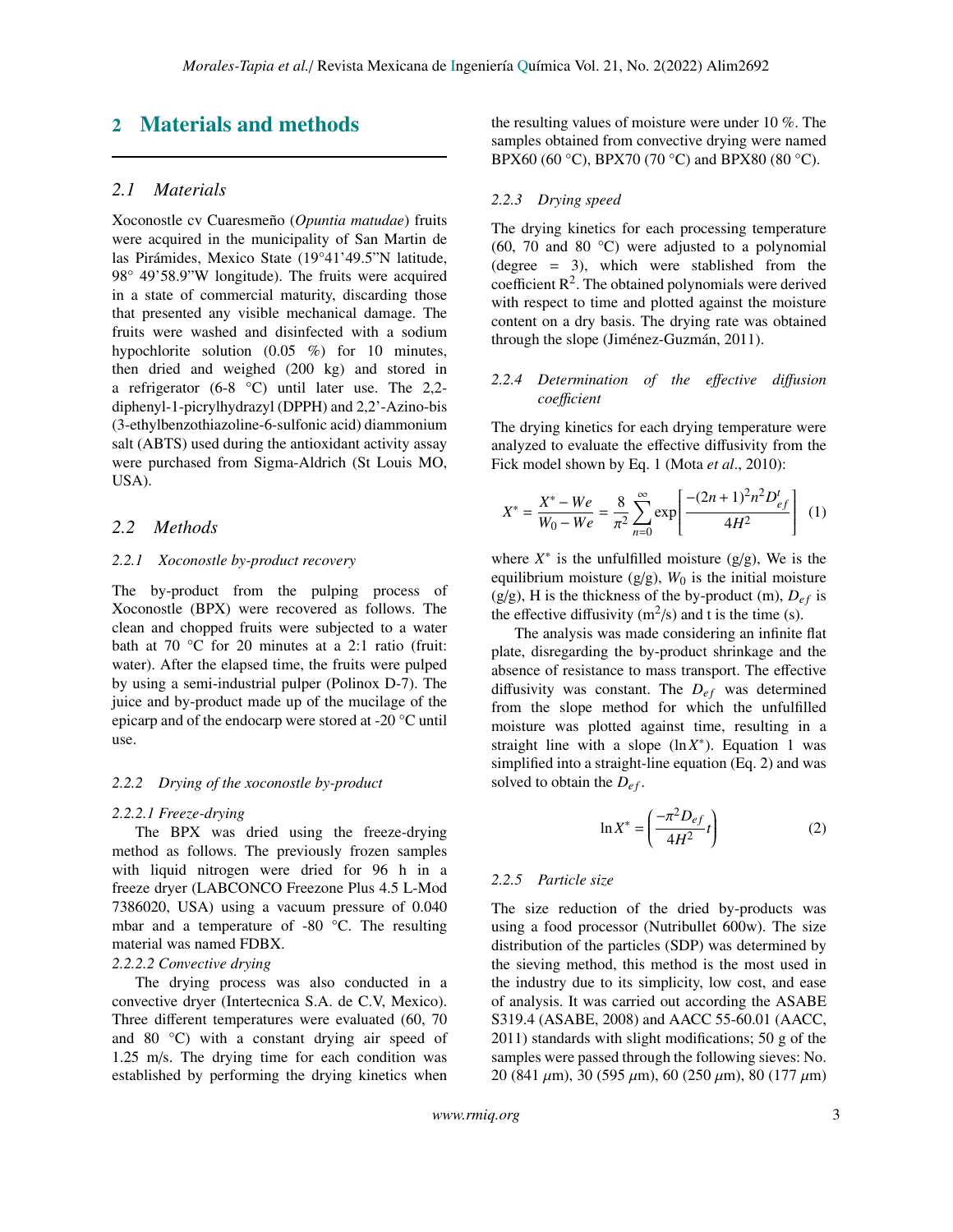and bottom (<177) using a sieve separator (W.S. Tyler Rx-812 RX-812) with stirring for 15 minutes. The mass of the four separated fractions was weighed on an analytical balance (Velab model VE-204). From these data, the percentage of retained mass on each sieve in relation to the total mass was calculated to determine the particle size distribution.

### *2.2.6 Physicochemical characterization of the xoconostle by-product powder*

### *2.2.6.1 Proximate analysis and water activity*

Analyses of moisture (Method 925.09) and ash (Method 930.05) were carried out by the official methods described by the Association of Official Analytical Chemists (Horwitz and Latimer, 2005). The water activity (aw) was evaluated using a Labmasteraw equipment (Novasina Labswift) at 25 °C for 1g of each sample for each drying condition.

### *2.2.6.2 Total carbohydrates*

This test was conducted with the phenol-sulfuric method according to López-Legarda *et al*. (2017) as follows. A quantity of 0.0020 g of each sample was placed in a beaker, and distilled water was added until a volume of 100 mL was reached. Then, 2 mL of this solution was placed in a test tube, 1 mL of phenolic solution (5%) was added, and 5 mL of concentrated sulfuric acid was added. The test tubes were allowed to stand for 10 min. Finally, the measurement was conducted in a spectrophotometer (Thermo Scientific<sup>TM</sup> GENESYS<sup>TM</sup> UV-Vis) at 490 nm. A standard curve for glucose (10-100 mg/L) was previously measured to make the quantification.

### *2.2.6.3 Colorimetry*

The color was determined with a colorimeter (Konica Minolta CR-400) that provided values for (L), a \* and b \*. With the obtained data, the chroma (C) and tone (H) of the samples were calculated according to Eqs. 3 and 4 (Darniadi *et al*., 2007):

$$
C = \sqrt{a^2 + b^2} \tag{3}
$$

$$
H = \arctan\left(\frac{b}{a}\right) \tag{4}
$$

#### *2.2.6.4 Solubility index*

The water solubility index (WSI) was determined according to the method described by Martínez-Jiménez *et al*. (2015) with slight modifications. To begin, 0.3 g of each sample was weighed in a centrifuge tube, and then, 30 mL of distilled water was added. The tubes were then stirred on a vortex (Cole-Parmer<sup>TM</sup> Vortex Mixer) for 30 seconds and placed in a water bath at 30 °C for 30 minutes. Subsequently, the suspensions were centrifuged (Centrificient IV CRM Globe) for 10 min at 3500 g. The supernatants were transferred to porcelain capsules with a constant weight and were dried at 105 °C for 24 h in a drying oven. The WSI was calculated according to Eq 5:

$$
WSI =
$$
  
weight of dissolved solids supernatant (g) x (V)  
Sample weight (g) (5)

#### *2.2.7 Antioxidant evaluation of powders*

### *2.2.7.1 DPPH antioxidant activity*

Methanolic extracts were obtained from each sample according to the methodology proposed by González-Jiménez *et al*. (2018) with slight modifications. 1 g of each sample was mixed with 10 mL of aqueous methanol  $(50 \%)$  for 1 h. The mixture was then centrifuged at 2500 g for 10 minutes, and then, the supernatant was separated and stored at -20 °C in amber flasks. The antioxidant activity was evaluated by adding 1.9 mL of DPPH in methanol (0.025 g/L) to react with 0.05 mL of the extracts of each sample. The tubes were incubated at  $25^{\circ}$ C and protected from light for 30 min. Finally, the absorbance was measured at 515 nm in a spectrophotometer (Thermo Scientific<sup>TM</sup> GENESYS<sup>TM</sup> UV-Vis), and the percentage of inhibition of DPPH was calculated according to Eq. 6:

$$
\frac{\langle (DPPH \mid nhibition =(|DPPH|) - (|DPPH| + Sample)}{|DPPH|} \times 100 \tag{6}
$$

### *2.2.7.2 ABTS antioxidant activity*

The extracts were obtained from each sample according to the methodology proposed by González-Jiménez *et al*. (2018). The determination of antioxidant activity using ABTS was carried out according to the methodology developed by Re *et al*. (1999) with slight modifications. The procedure was as follows: ABTS 7 mM was prepared, and the radical was activated by mixing it with a 2.45 mM potassium persulphate solution in a 2:1 ratio by incubating it for 16 hours at room temperature and in the absence of light. Trolox<sup>*TM*</sup> (dissolved in 70 % ethanol) was used as a reference, it was used to prepare a  $1500 \mu M$  stock solution, dilutions were made to obtain concentrations of 300, 600, 9000, 1200 and 1500  $\mu$ M. finally, 100  $\mu$ L of each dilution were mixed with 900  $\mu$ L of ABTS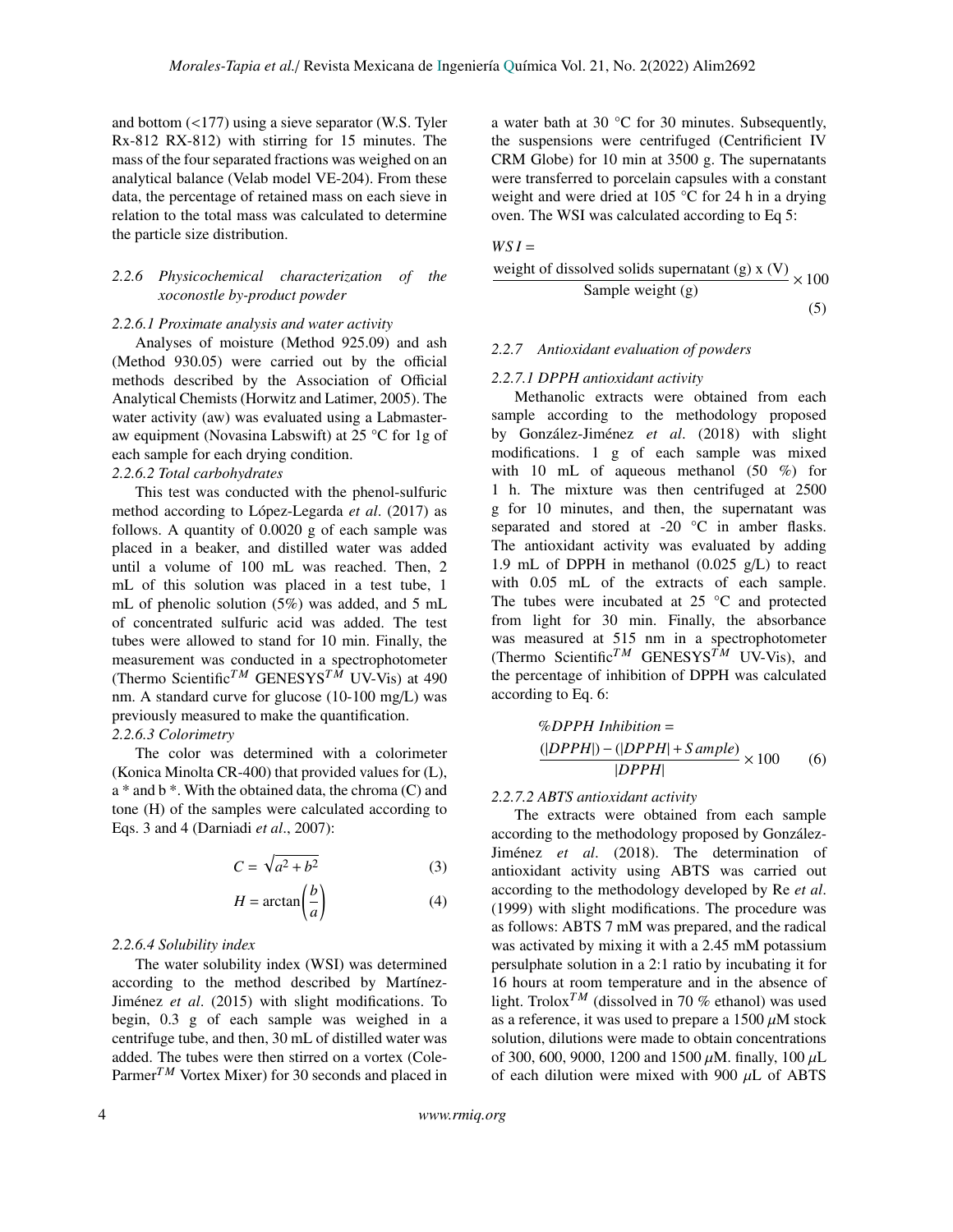(absorbance was adjusted to  $0.700 \pm 0.02$  at 734 nm). The data obtained were plotted (% inhibition vs. Trolox<sup> $TM$ </sup> concentration) and the result obtained from each sample was expressed as the Trolox*T M* equivalent antioxidant capacity per g of sample (TEAC/g*sample*). *2.2.7.3 Total Phenolic Content*

This assay was conducted using the Folin-Ciocalteau reagent as follows. To start, 0.1 mL of each sample extract was mixed with 1 mL of Folin-Ciocalteau reagent (diluted in water 1:10), and then, 0.8 mL of sodium carbonate (7.5 %) and 0.1 mL of distilled water were added. The mixture was incubated for 30 minutes in the dark, finally the absorbance was measured at 765 nm. The results are expressed in mg of gallic acid equivalents (GAE/100 g*sample*) (González-Jiménez *et al*., 2018).

### *2.2.7.4 Quantification of Betalains*

To perform the assay, 100 mg of each sample were mixed with 10 mL of aqueous methanol (50 %  $v/v$ ). The mixture was stirred for 60 minutes and then centrifuged at 5000 g for 15 min. The supernatant was recovered, and the solid residue was treated again with aqueous methanol until the absence of color was noted. The resulting extracts for each sample were then combined and their absorbances at 476, 538 and 600 nm were recorded (Hernández-Fuentes *et al*., 2015a).

The betalain content was calculated according to the equation 7:

$$
Betalain = \left(\frac{a}{1129}\right) \times DF \times 100\tag{7}
$$

where  $a = 1.095$  (A538 - A600) and DF is the dilution factor. The betalain content is reported in mg/100 g*sample*.

### *2.2.8 Techno-functional properties analysis*

#### *2.2.8.1 Apparent and packed density*

The apparent density was evaluated by placing 2 g of each sample (in powder form) in a 10 mL graduated cylinder. The registered volume occupied by the sample was used to calculate the apparent density, which is reported in g/mL (Pereyra-Castro *et al*., 2018). The packed density was assessed by tapping the cylinder that contained the powdered sample on a flat surface to achieve a constant volume.

### *2.2.8.2 Carr's Index (CI) and Hausner's Ratio (HR)*

The apparent density and the packed density values were used to calculate the Carr's Index (CI) and Hausner's ratio (HR) according to Eqs. 8 and 9 (Martínez-Jiménez *et al*., 2015), respectively:

$$
CI = \frac{\rho packet - \rho apparent}{\rho apparent} \times 100
$$
 (8)

$$
HR = \frac{\rho packed}{\rho apparent} \tag{9}
$$

## *2.2.9 Hygroscopicity*

The hygroscopicity was determined by placing 2 g of sample in a container with saturated NaCl solution (relative humidity of 75.9 %) at 25 °C. Seven days later, the samples were weighed. The hygroscopicity is expressed as the weight of water adsorbed per 100 g of dry weight of the sample (g/100 g) (Souza *et al*., 2018). Eq. 10 was used to calculate the hygroscopicity:

$$
\% Higroscopicity = \frac{D_S - S_{ME}}{D_S} \times 100\tag{10}
$$

where  $D_S$  is the dry sample and  $S_{ME}$  is the sample with the moisture in equilibrium.

#### *2.2.10 Statistical analysis*

The results were processed with Minitab® software (version 16.0). All determinations were made in triplicate. The analysis of variance and a comparison of the means were conducted using the Tukey test with a significance level of 5% and a confidence level of 95%.

# 3 Results and discussion

### *3.1 Process yield*

Derived from the pulping process of the xoconostle fruit, a yield of 41.34  $\pm$  3.47 % of BPX (epicarp and endocarp mucilages) was obtained, thus showing how important it is to make use of it due to the amount of generated by-product and the functional compounds it has been reported to contain (Guzmán-Maldonado *et al*., 2010). Regarding the BPX drying process, yields of  $18.23 \pm 1.11$ ,  $18.07 \pm 0.56$  and  $18.02 \pm 0.01$  % were obtained for BPX60, BPX70 and BPX80 respectively, while freeze drying had a yield of  $16.11 \pm 1.04$  %. The lower yield found in freeze drying compared to convection drying was also reported by Gopinathan *et al*. (2020), in the evaluation of different drying methods on the antioxidant capacity of cempedak powder (*Artocarpus integer*) and by Shuen *et al*. (2021), on the effect of different drying methods on the antioxidant capacity of Kuini (*Mangifera odorata*).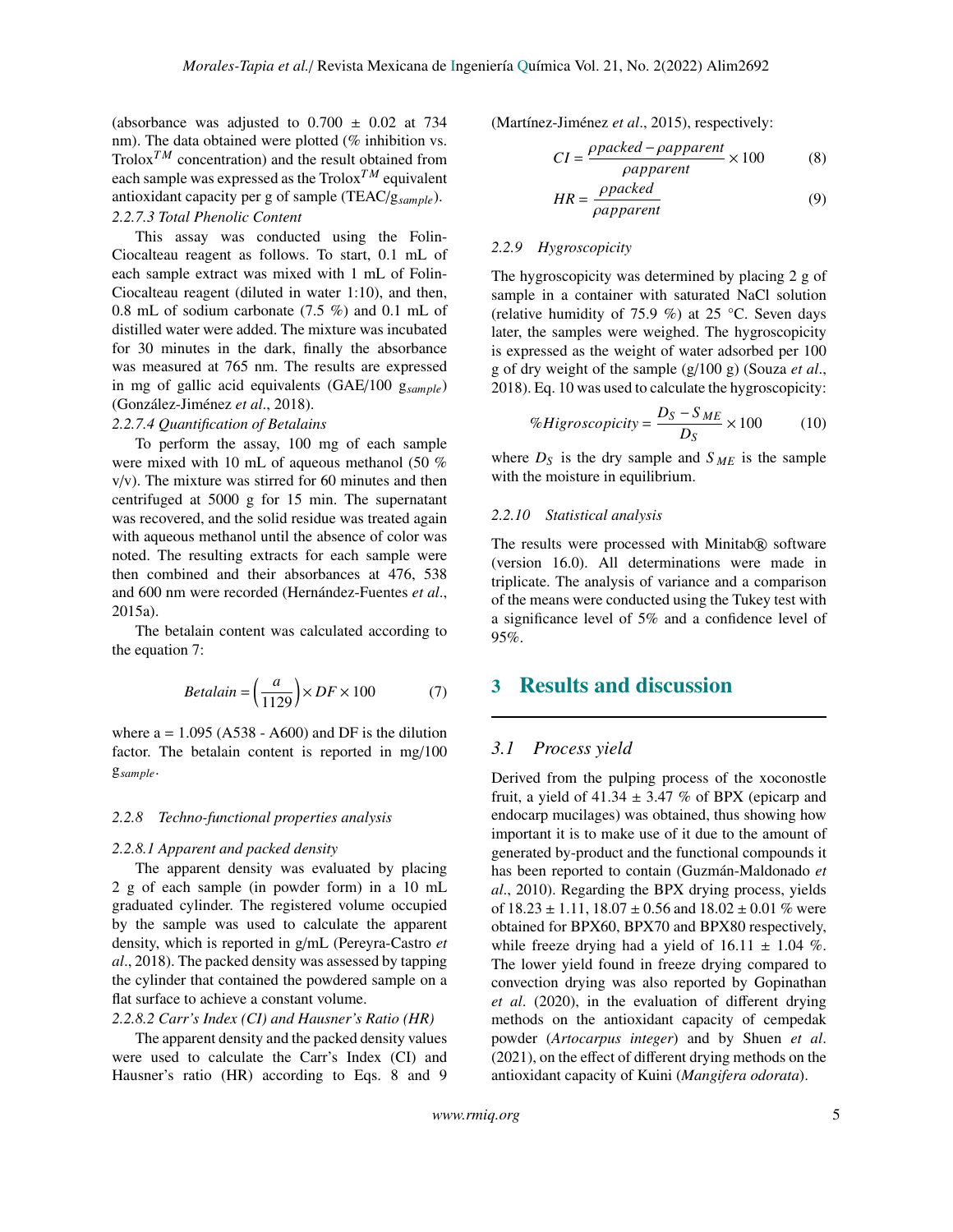| Temperature $({}^{\circ}C)$ | We $(gwater/gdry sample)$ | Slope value           | $D_{ef}$<br>(m <sup>2</sup> /s)                    |
|-----------------------------|---------------------------|-----------------------|----------------------------------------------------|
| 60                          | $0.04 \pm 0.000$          | $7.81\times10^{-4}$   | $4.788 \times 10^{-10} \pm 7.156 \times 10^{-12b}$ |
| 70                          | $0.03 \pm 0.001$          | $9.42 \times 10^{-4}$ | $4.961\times10^{-10} \pm 5.250\times10^{-12b}$     |
| 80                          | $0.02 \pm 0.000$          | $1.06\times10^{-3}$   | $8.109\times10^{-10} \pm 1.731\times10^{-11a}$     |

Table 1. Equilibrium moisture content, slope value and  $D_{ef}$  for each drying temperature.

We: Equilibrium moisture content. Identical letters in the same column indicate that there were no significant differences (significance level p≤0.05).



Figure 1. Drying kinetic for obtaining equilibrium moisture content and time to reach target moisture content.

## *3.2 Freeze-drying*

The total drying time represents a very important variable for the freeze-drying processes due its direct influence on production costs (Ramírez *et al*., 2019). This can be observed during the drying of FDBX, whose drying time was 96 hours, which is approximately 29 times longer than the time required for the dehydration of BPX60. This behavior is attributed to the variables that influence during the drying process, such as the relative humidity of the air, the process temperature and air speed, so that the process times for freeze drying are consequently longer than those required for convection drying (Izli and Polat, 2019).

### *3.3 Convective drying*

Figure 1 shows the drying curves of the xoconostle by-products at 60, 70 and 80 °C. For the three drying temperatures, the loss of moisture developed in a nonlinear way. The decreasing speed period dominated the drying process as shown in the drying curves; therefore, the mass transfer from the system to the environment was controlled by diffusion (Elhussein and Şahin, 2018; Prachayawarakorn et al., 2008).



 $\lim$  Figure 2. Drying rate curves at 60, 70 and 80 °C.

The target final moisture content was established at 0.06 on a dry basis for the above-mentioned drying temperatures; this moisture was reached in a drying time of 196 min for 60 °C, 165 min for 70 °C and 120 min for 80 °C according to the drying kinetics (Figure 1). On the other hand, the equilibrium moisture content (Table 1) was 0.04, 0.03 and 0.02 on dry basis for temperatures of 60, 70 and 80°C, respectively, presenting an inversely proportional relationship with the drying temperature, this behavior corresponds with that reported by Jiménez-Guzmán, (2011) and Roberts *et al*. (2008) for the simultaneous drying and husking of parchment coffee and grape seed drying, respectively where they also indicate that this parameter is only in function of temperature, that is, it is unique for each drying temperature.

*Manus* (*Palet 1)*, *R* van se sessived that the endingeries in the drying rate, with respect to the moisture on Figure 2 shows the drying rate curves for each processing temperature. Based on the slopes of these lines (Table 1), it can be observed that the change a dry basis is greater than 80 °C followed by that of 70 °C and finally 60 °C, indicating that a higher slope value corresponds to a higher drying rate. This fact could be influenced by an acceleration in the movement of water molecules when they are exposed to high temperatures or by the formation of pores in the system that cause a rapid migration of moisture from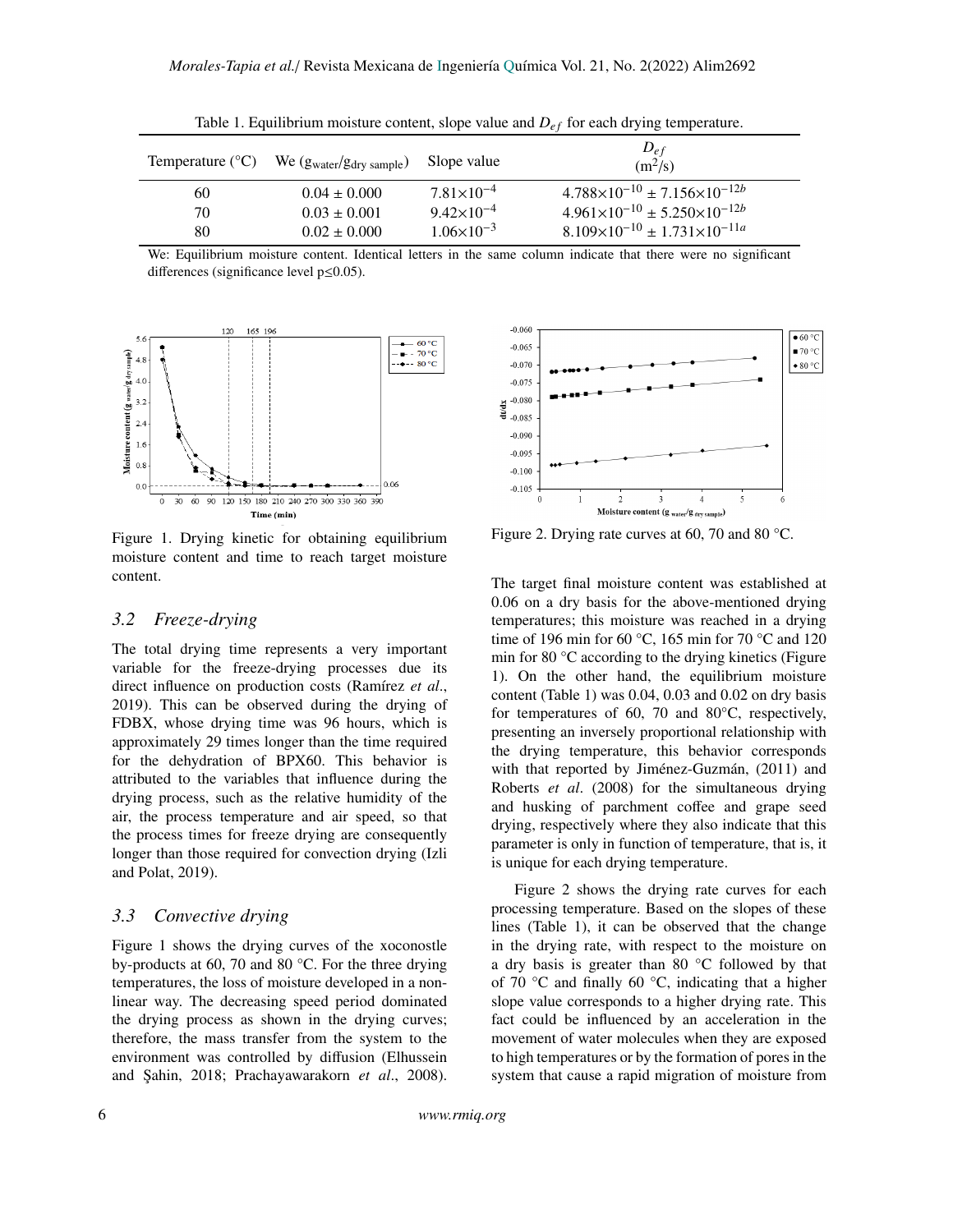the system to the environment (Mayor *et al*., 2011; Prachayawarakorn *et al*., 2008; Sagar and Suresh, 2010).

### *3.3.1 E*ff*ective di*ff*usion coe*ffi*cient*

The effective diffusion coefficient  $(D_{ef})$  includes the effects of all the phenomena that can intervene in the migration or loss of humidity through convection and diffusion processes that flow from the interior of the product to its surface, its value is always calculated through the second law of Fick which is generally used for the analysis of the mechanisms of moisture transfer within the sample during the period of decreasing speed (Azaka *et al*., 2019; Virgen-Navarro *et al*., 2016). Effective diffusivity can be understood as the ease with which water is removed from the material (Giraldo-Zuniga *et al*., 2010). The average values of the effective diffusion coefficient for each drying temperature are shown in Table 1. The  $D_{ef}$  for drying at 80 °C showed significant differences with the treatments at 60 and 70  $\degree$ C (p $\leq$ 0.05). A proportional correlation between the temperature and the  $D_{ef}$  was found, where the higher the drying temperature was, the greater the  $D_{ef}$ . This result corresponds with those reported in numerous investigations regarding drying processes of food systems, where it is pointed out that an increase in the temperature causes an increase in the activity of water molecules and in the contraction of the system. This caused a decrease in the diffusion area and consequently in the disposition of the water to migrate from the system (Azaka *et al*., 2019; Doymaz, 2005; Kumar *et al*., 2015). Thus, the effective diffusion coefficients for the different BPX drying temperatures (60, 70 and 80  $^{\circ}$ C) are within the proposed range for food systems (Doymaz, 2005; Vega *et al*., 2007), which indicates that the Fick model satisfactorily fits the experimental data for the drying of BPX.

### *3.4 Particle size*

The evaluation of the particle size and distribution of food powders is of paramount importance to determine their usefulness and application in food matrices, processing, and packaging (Patwa *et al*., 2014; Chen, 2009). According to the particle size distribution analysis (Table 2) performed on the four samples (BPX60, BPX70, BPX80 and FDBX), four fractions of xoconostle powder were obtained. FDBX presented the highest coarse dust fraction (10 %) with a particle

size of 595  $\mu$ m on the other hand, BPX70 had the finest dust fraction  $(81%)$  with a particle size < 177  $\mu$ m, followed by BPX60 (80 %), BPX80 (78 %) and FDBX (70.33 %). The powders obtained from convective drying (BPX60, BPX70 and BPX80) did not show significant differences in particle size ( $p \leq$ 0.05), however, the highest mass retention occurs in FDBX (30 %), which indicates that the powders have particle sizes  $\geq 177 \mu m$ . This could be associated with its water absorption capacity that gives rise to the formation of agglomerates that prevent the granules from passing through the mesh. This coincides with the hygroscopic capacity found in FDBX, which was higher than that found in BPX60, BPX70 and BPX80. Moreover, the four samples can be classified as fine flours, since 90 % of the particles had a particle size of less than 595 µm (Prachayawarakorn *et al*., 2008). Therefore, both drying methods allow the obtention of powders with an appropriate particle size. Thus, the powders from the different treatments could be considered as alternative flours with food applications due to their granulometry (Dussán-Sarria *et al*., 2019).

### *3.5 Analysis of physicochemical properties*

#### *3.5.1 Proximate analysis and water activity*

In this study, the convection dried BPX (BPX60, BPX70, BPX80) was brought to a target moisture content, therefore, no significant differences in the moisture content were found, values were in a range of 0.07 to 0.08 g*water*/g*dry sample* (Table 3). However, the moisture content found for FDBX (0.09 g*water*/g*dry sample*) presented significant differences with respect to convection dried samples and was higher than that reported by Arias-Rico *et al*., (2020), in xoconostle flour (*Opuntia spp*.) obtained by lyophilization (0.07 g*water*/g*dry sample*). Furthermore, the aw values for BPX60, BPX70, BPX80 ranged from 0.45 a 0.53 and significant differences were found (p  $\leq$  0.05) they also presented an inversely proportional relationship with the drying temperature, that is, the higher drying temperature, the lower aw, this behavior generally occurs during fruit drying (Bhandari and Adhikari, 2009) it was also reported by Michalska *et al*. (2019) in the assessment of heat-induced changes in by-products of Prunus domestica L. and by Macedo *et al*. (2020) in the evaluation of drying temperature on the physico-chemical properties of bananas.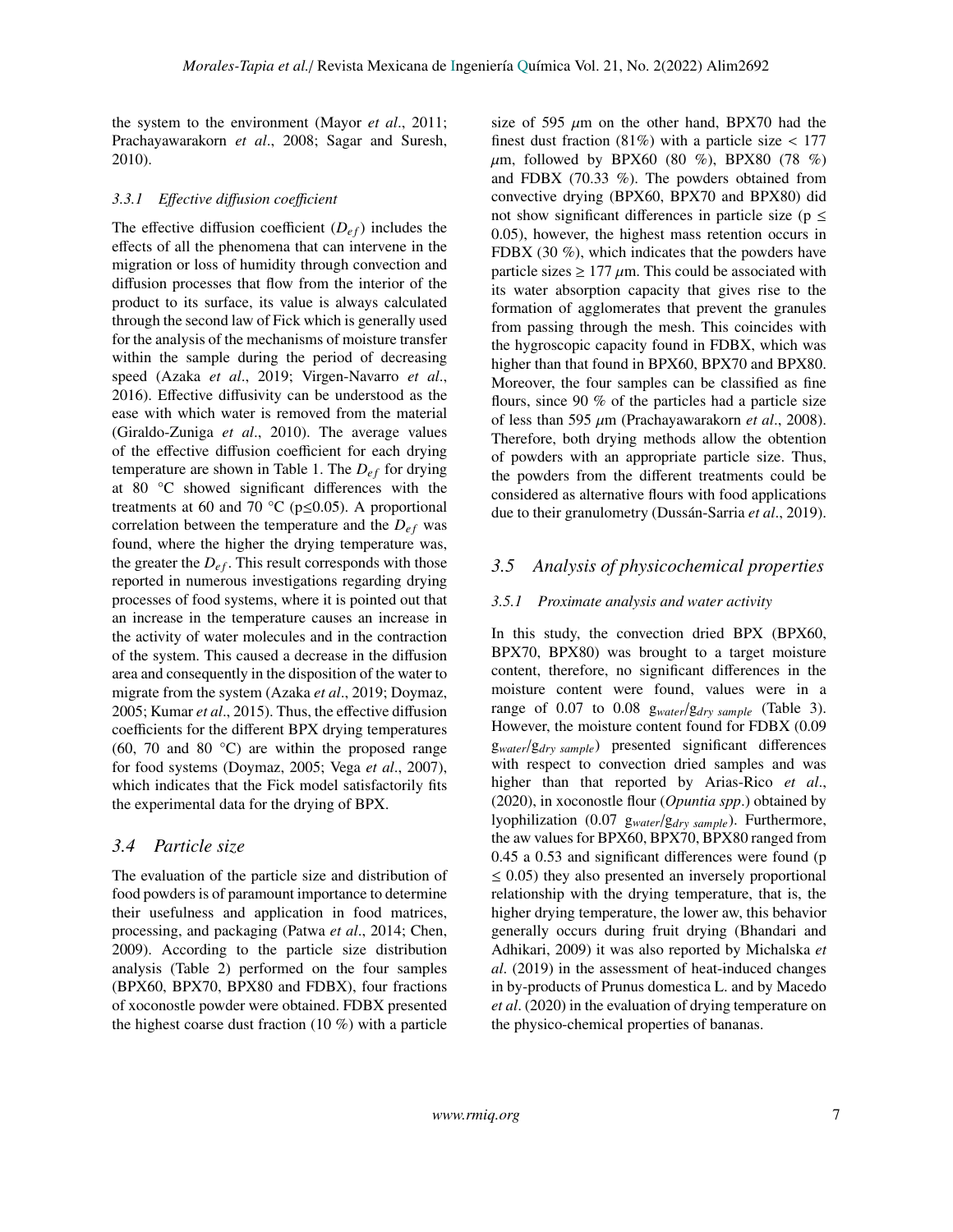| Sample       | Characteristics |                         |           |  |  |
|--------------|-----------------|-------------------------|-----------|--|--|
|              | Sieve number    | % Retained              | % Passing |  |  |
| <b>BPX60</b> | 20              | 0                       | 100       |  |  |
|              | 30              | $4 \pm 0.2022^c$        | 96.03     |  |  |
|              | 60              | $14 \pm 0.2048^c$       | 82.05     |  |  |
|              | 80              | $2 \pm 0.1902^b$        | 79.89     |  |  |
| <b>BPX70</b> | 20              | 0                       | 100       |  |  |
|              | 30              | $4 \pm 0.1365c$         | 96        |  |  |
|              | 60              | $13 \pm 0.1036^d$       | 84        |  |  |
|              | 80              | $2 \pm 0.1231^b$        | 81        |  |  |
| <b>BPX80</b> | 20              | 0                       | 100       |  |  |
|              | 30              | $5 \pm 0.2600^b$        | 95.45     |  |  |
|              | 60              | $15 \pm 0.1729^b$       | 80.76     |  |  |
|              | 80              | $2 \pm 0.1711^b$        | 78.37     |  |  |
| FDBX         | 20              | 0                       | 100       |  |  |
|              | 30              | $10 \pm 0.4226^{\circ}$ | 90.4      |  |  |
|              | 60              | $17 \pm 0.1471^a$       | 73.83     |  |  |
|              | 80              | $3 \pm 0.4908^{\circ}$  | 70.33     |  |  |

Table 2. Granulometric analysis of powdered xoconostle by-products for different drying conditions.

Identical letters in the same column indicate that there were no significant differences (significance level  $p \le 0.05$ ). BPX60: sample dried at 60 °C; BPX70: sample dried at 70 °C; BPX80: sample dried at 80 °C; and FDBX: freeze dried sample.

On the other hand, FDBX presented the highest aw value  $(0.54 \pm 0.00)$  compared to the other drying treatments, as it is observed in Table 3, aw depended significantly on the moisture content of the samples, displaying a proportional relationship between these values, that is, the higher moisture content, the higher aw, this behavior was also reported by Michalska *et al*. (2017) in blackcurrant pomace drying, however, both drying methods resulted in aw values and moisture contents below the recommended limits to avoid the development of pathogenic microorganisms, and thus contributing to a low risk of physicochemical decay and an increase of shelf life of the obtained powders (Brito *et al*., 2020; Costa *et al*., 2017).

The ash contents of the samples (BPX60, BPX70, BPX80 and FDBX) are shown in Table 3 and range from  $10.24 \pm 0.18$  % to  $10.77 \pm 0.26$  %. The mineral content of the powders (BPX60, BPX70, BPX80 and FDBX) in this study is lower than that reported by Guzmán-Maldonado *et al*. (2010) in their physicochemical analysis of xoconostle cuaresmeño but higher than that reported by Hernández-Fuentes *et al*. (2015a) in the analysis of the physicochemical variability between different xoconostle species. The differences in mineral content can be attributed to different factors, such as the maturity, variety, type of soil and cultivation zone of the fruit (Miranda *et al*., 2009). The ash content found in the powders (BPX60, BPX70, BPX80 and FDBX) represents an important source of minerals (Guzmán-Maldonado *et al*., 2010; Hernández-Fuentes *et al*., 2015a).

### *3.5.2 Total carbohydrates*

The total carbohydrate content is shown in Table 3, where an inversely proportional correlation was observed between the drying temperature and the total carbohydrate content for the powders exposed to convective drying (BPX60, BPX70, and BPX80). That is, the lower the drying temperature was, the higher the total carbohydrate content. On the other hand, the total carbohydrate content of FDBX was higher than that found in BPX60, BPX70 and BPX80. In this sense, it can be established that the total carbohydrate content was significantly affected by the drying process, where its concentration was reduced by more than 50 % with convective drying. This is related to the application of high temperatures for the dehydration of BPX (Guiné *et al*., 2011). Hernández-Fuentes *et al*. (2015b) reported total carbohydrate contents of xoconostle lower than those found in this research, establishing that the total carbohydrate content may vary according to the species, maturity, and ecosystem in which the plant develops.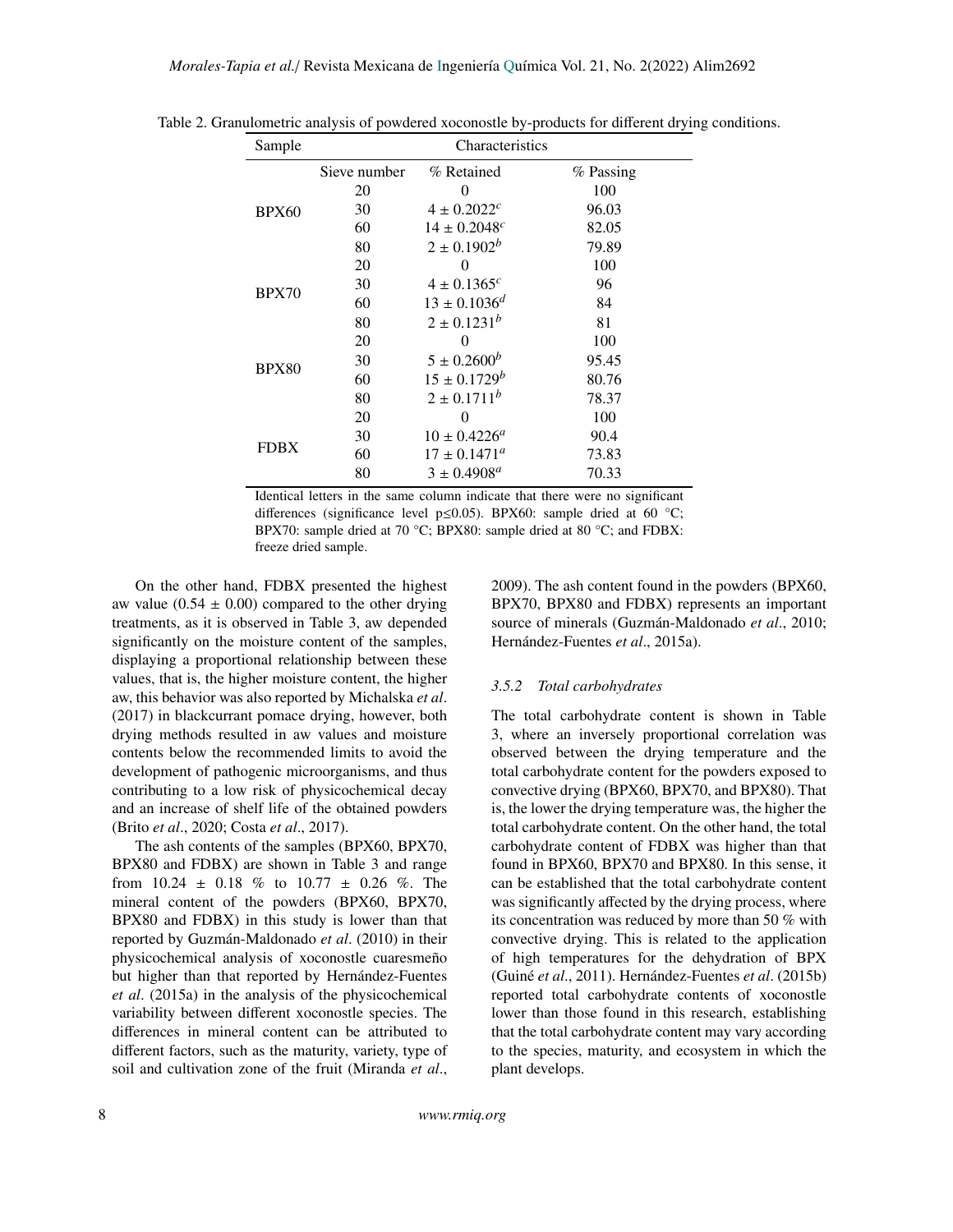| Sample       | Aw                | <b>Hbs</b><br>$(gwater/gdry sample)$ | Ash<br>$\%$              | WSI<br>$\%$      | Total carbohydrates (mg/L) |
|--------------|-------------------|--------------------------------------|--------------------------|------------------|----------------------------|
| <b>BPX60</b> | $0.53 \pm 0.00^b$ | $0.08 \pm 0.01^b$                    | $10.77 \pm 0.26^a$       | $21.57 + 0.54^b$ | $11.64 \pm 2.39^b$         |
| BPX70        | $0.46 \pm 0.00^c$ | $0.07 \pm 0.01^b$                    | $10.56 \pm 0.27^a$       | $21.77 + 1.05^b$ | $10.51 \pm 0.28^b$         |
| <b>BPX80</b> | $0.45 \pm 0.00^d$ | $0.07 \pm 0.00^b$                    | $10.24 \pm 0.18^a$       | $21.37 + 0.40^b$ | $9.78 \pm 1.46^b$          |
| <b>FDBX</b>  | $0.54 \pm 0.00^a$ | $0.09 \pm 0.01^a$                    | $10.59 \pm 0.24^{\circ}$ | $25.51 + 0.10^a$ | $25.79 \pm 1.46^a$         |

Table 3. Physicochemical analysis of powdered xoconostle by-products.

Identical letters in the same column indicate that there were no significant differences (significance level p≤0.05). BPX60: sample dried at 60 °C; BPX70: sample dried at 70 °C; BPX80: sample dried at 80 °C; and FDBX: freeze dried sample.

Table 4. Colorimetric analysis of powdered xoconostle by-products.

| Sample       |                                      | $a^*$                | $h^*$                                                                                 | C                        | $^{\circ}$ H           |
|--------------|--------------------------------------|----------------------|---------------------------------------------------------------------------------------|--------------------------|------------------------|
| <b>BPX60</b> | $71.46 \pm 0.26^a$                   |                      | $7.76 \pm 0.05^{ab}$ $17.51 \pm 0.06^{ab}$ $19.15 \pm 0.07^{ab}$ $66.09 \pm 0.69^{b}$ |                          |                        |
| BPX70        | $70.28 \pm 0.12^b$ $7.54 \pm 0.03^b$ |                      | $16.93 \pm 0.12^b$                                                                    | $18.54 \pm 0.12^b$       | $66.01 + 0.11^b$       |
| <b>BPX80</b> | $68.38 + 0.28^{c}$                   | $7.79 \pm 0.13^{ab}$ | $18.74 + 0.31^{\circ}$                                                                | $20.29 \pm 0.33^{\circ}$ | $67.42 + 0.14^{\circ}$ |
| <b>FDRX</b>  | $72.96 \pm 0.59^d$                   | $7.85 + 0.14^a$      | $15.29 + 0.92^c$                                                                      | $17.19 \pm 0.88^c$       | $62.79 + 0.99^{c}$     |

Identical letters in the same column indicate that there were no significant differences (significance level p≤0.05). BPX60: sample dried at 60 °C; BPX70: sample dried at 70 °C; BPX80: sample dried at 80 °C; and FDBX: freeze dried sample.

### *3.5.3 Water solubility index*

No statistically significant difference was found between the water solubility index (WSI) of the powders obtained by convective drying (BPX60, BPX70 and BPX80) at the different processing temperatures. The results ranged from  $21.37 \pm 0.40$  % to 21.77  $\pm$  1.05 % (Table 3); however, the percentage of solubility found for the FDBX powder was higher  $(25.51 \pm 0.54\%)$ . The higher solubility for FDBX may be related to the freezing process and application of a vacuum, which generates amorphous products. Cano-Chauca *et al*. (2005) and Ribeiro *et al*. (2016) reported that an amorphous structure has a higher solubility and dissolution speed than crystalline structures, which are formed in dehydrated materials during convection drying (Joardder *et al*., 2017).

## *3.5.4 Colorimetry*

The color is one of the parameters that affects consumer perception of a product (Sant'Anna *et al*., 2013); therefore, it is important to determine the effect of the temperature and drying process on the color of the resulting powders. The color parameters of BPX dried under the different experimental conditions are given in Table 4. As shown in Table 4, there was an inversely proportional behavior between the convective drying temperature and the L\* coordinate, indicating a darkening in the color of the samples with the increase in the drying temperature. Furthermore, FDBX had the highest L\* coordinate value, which indicates greater whiteness compared to BPX60, BPX70 and BPX80. As for the values obtained in parameter a\* for each of the samples (BPX60, BPX70, BPX80 and FDBX), the values obtained were positive thus indicating a tendency towards red, it can also be seen that the drying temperature did not influence the value of this coordinate since, according to the performed analysis of variance, no significant differences were found. The b\* coordinate showed its lowest value in FDBX and its highest value in BPX80, presenting positive values for each of the analyzed samples, this indicates a tendency towards yellow. The chroma color parameter indicates the degree of color saturation, where BPX80 had the highest color saturation. The tonality (h\*) indicated that the convection dried powders (BPX60, BPX70 and BPX80) exhibited a darker yellow color (brown) than FDBX. A factor for these results is the formation of pigments through the well-known Maillard reaction, which is favored at high temperatures. The parameters that affect the Maillard reaction are mainly the content of sugars and proteins, temperature, and heat treatment length (Corrêa *et al*., 2011; Medina-Torres *et al*., 2021).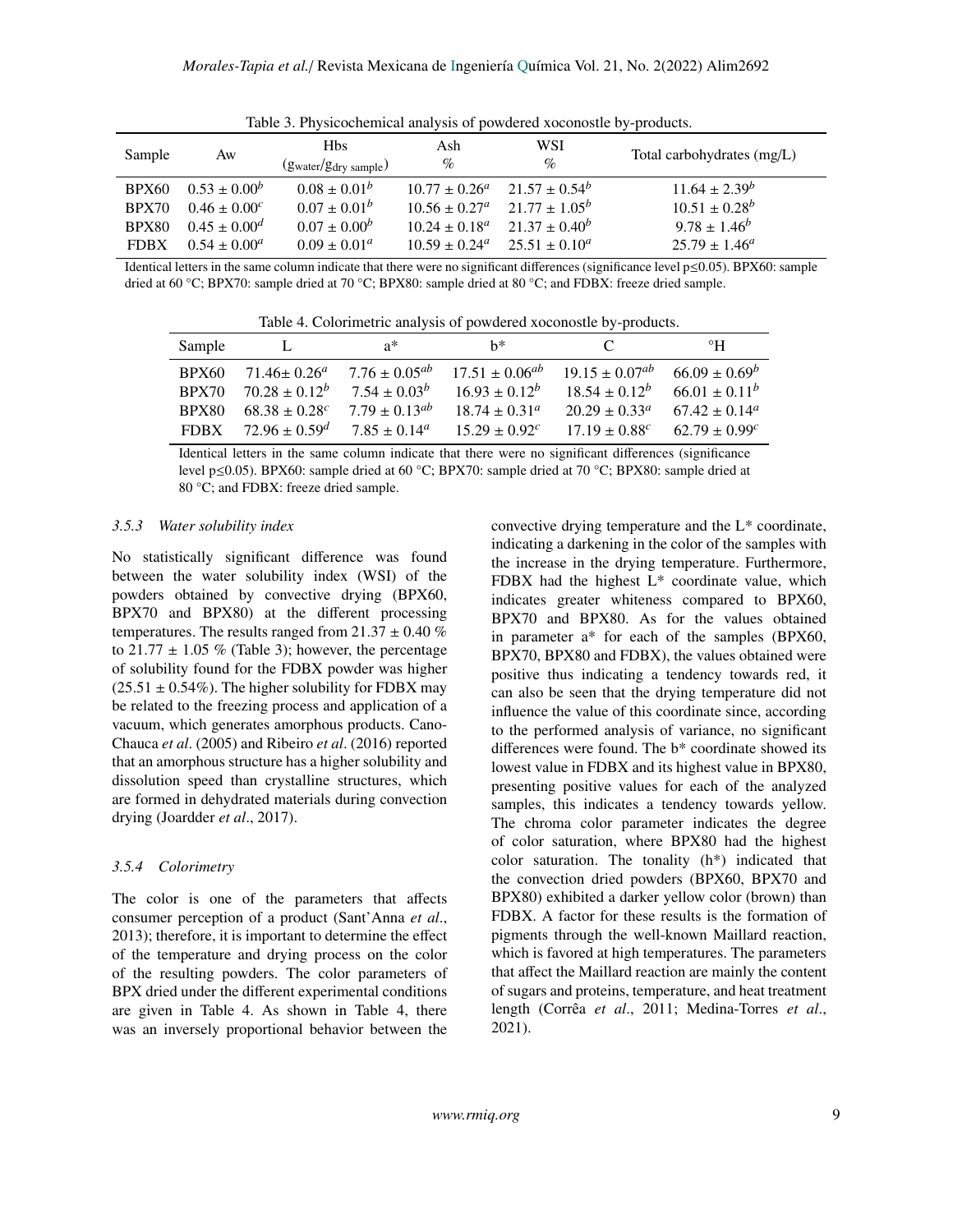| ABTS methods. |                               |                              |  |
|---------------|-------------------------------|------------------------------|--|
|               | <b>DPPH</b>                   | <b>ABTS</b>                  |  |
| Sample        | $(\%$ inhibition)             | (TEAC/g <sub>sample</sub> )  |  |
| <b>BPX60</b>  | $88.07 \pm 0.38^b$            | $7.63 \pm 0.96^b$            |  |
| BPX70         | $47.51 \pm 1.65^{c}$          | $5.01 \pm 0.23^c$            |  |
| <b>BPX80</b>  | $47.26 \pm 0.56$ <sup>c</sup> | $4.79 \pm 0.11$ <sup>c</sup> |  |
| <b>FDBX</b>   | $95.6875 \pm 0.15^a$          | $11.62 \pm 0.60^a$           |  |

Table 5. Antioxidant capacity measured by DPPH and

Identical letters in the same column indicate that there were no significant differences (significance level p≤0.05). BPX60: sample dried at 60 °C; BPX70: sample dried at 70 °C; BPX80: sample dried at 80 °C; and FDBX: freeze dried sample.

### *3.6 Antioxidant properties analysis*

### *3.6.1 Antioxidant capacity*

The percentages of DPPH radical inhibition of the xoconostle by-product powders (BPX60, BPX70, BPX80 and FDBX) are shown in Table 5. The antioxidant capacity found in FDBX (95.69  $\pm$  0.15 %) presented significant differences (p≤0.05) regarding the percentages of inhibition found in BPX60, BPX70 and BPX80 with  $88.07 \pm 0.38$ ,  $47.51 \pm 1.65$  and  $47.26 \pm 0.56$  % respectively. The BPX70 and BPX80 powders showed the lowest inhibition percentages, which was due to their exposure to high temperatures over longer periods of time (Miranda *et al*., 2010; Morales *et al*., 2012).

There are several methodologies to determine the antioxidant capacity, being DPPH and ABTS the most used due to various advantages such as their stability against changes in pH, economy, and easy implementation (Zulueta *et al*., 2009) However, it is sometimes advisable to make the comparison by two methods because of the complexity of the chemical components in a sample which can absorb light in ranges similar to those of the free radical (DPPH or ABTS). Therefore, in this study, the antioxidant activity was evaluated using DPPH (515 nm) and ABTS (734 nm) to verify that the components present in BPX (mainly betalains which absorb light between 480 and 530 nm) did not generate an underestimation or overestimation of the antioxidant activity. The results obtained with ABTS showed that FDBX had the highest antioxidant capacity  $11.62 \pm 0.60$ (TEAC/ $g_{sample}$ ), followed by BPX60 7.63  $\pm$  0.96 (TEAC/g*sample*), BPX70 5.01 ± 0.23 (TEAC/g*sample*) and finally BPX80 4.79  $\pm$  0.11 (TEAC/g<sub>sample</sub>) which confirms the influence of drying temperature on the preservation of antioxidant compounds. These results correspond with the tendency obtained with the DPPH method (FDBX>BPX60>BPX70>BPX80) attributing the highest antioxidant activity to FDBX due to the freeze-drying process which contributes to minimizing the loss of thermosensitive antioxidant compounds compared to convection drying, where high processing temperatures are used, which favor the oxidation of these compounds (Ratti, 2013; Shukla, 2011).

The Trolox equivalent antioxidant capacity (TEAC) reported by Guzmán-Maldonado *et al*. (2010) in the xoconostle cv Cuaresmeño shell was 14.5 (TEAC/100 g). On the other hand, the antioxidant capacity in percentage of inhibition of DPPH radical reported by Osorio-Esquivel *et al*. (2011) for the epicarp, endocarp and mesocarp of the fruit of *Opuntia* joconostle was  $62.96 \pm 0.5$ ,  $51.70 \pm 0.55$  and  $42.27$  $\pm$  0.5 % being these lower than the percentages of inhibition found in our investigation for FDBX and BPX60. Although FDBX had the highest antioxidant capacity compared to convective drying samples, it is important to mention that, considering the thermal treatment between both methods, the BPX60 treatment is largely more favorable to preserve the antioxidant function and a viable alternative for drying the BPX.

### *3.6.2 Total phenolic content*

The total phenolic contents (Figure 3) of the powders produced by convective drying were influenced by the effect of the temperature. There was a decrease in the content of total phenolic compounds as the temperature increased for a range from  $72.02 \pm$ 0.01 to 72.56 ± 0.06 mg GAE/100 g*sample*. On the other hand, freeze-drying the xoconostle by-product (FDBX) produced the highest content of total phenolic compounds (73.16 ± 0.05 mg GAE/100 g*sample*), indicating a significant difference between the two drying processes. This outcome could be attributed to the fact that freeze drying is a process that reduces the losses of volatile compounds (Ratti, 2013; Shukla, 2011). Hernández-Fuentes *et al*. (2015b) reported a total phenolic content of  $108 \pm 2.0$  GAE/100 g in fresh pulp of the xoconostle cuaresmeño fruit (*Opuntia matudae*), which is greater than the values found in this study. However, it is worth mentioning that BPX60 came from the by-product of the extraction of xoconostle juice (mucilage of the epicarp and endocarp). Furthermore, the total phenolic content is high considering that the BPX60 was subjected to a heat treatment, and it has a phenolic content higher than that reported by De Oliveira *et al*. (2017) and Sedej *et al*. (2011) in sorghum and wheat flours, respectively, and comparable to that reported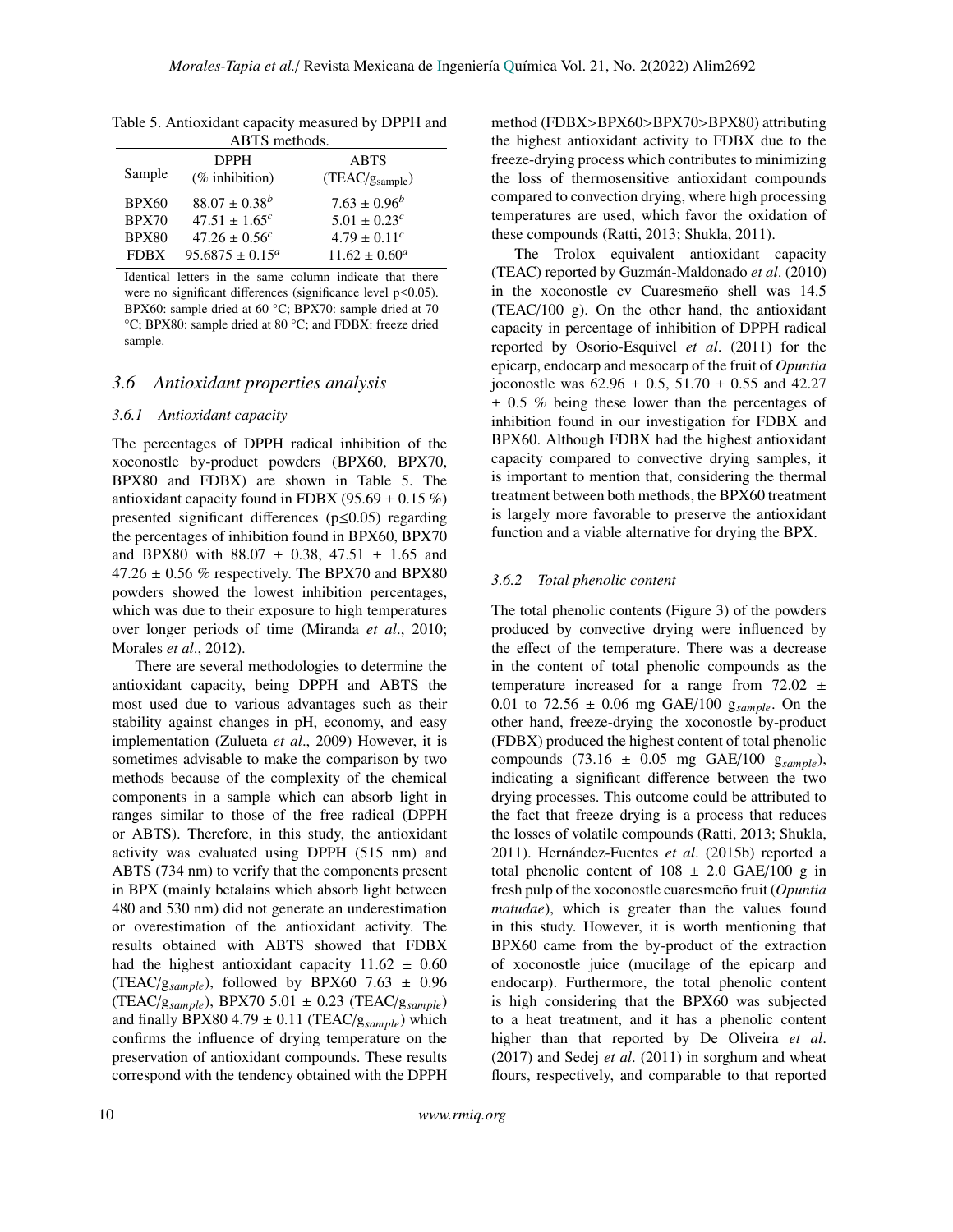

 $\frac{1}{2}$   $\frac{1}{2}$   $\frac{1}{2}$   $\frac{1}{2}$   $\frac{1}{2}$   $\frac{1}{2}$   $\frac{1}{2}$   $\frac{1}{2}$   $\frac{1}{2}$   $\frac{1}{2}$   $\frac{1}{2}$   $\frac{1}{2}$   $\frac{1}{2}$   $\frac{1}{2}$   $\frac{1}{2}$   $\frac{1}{2}$   $\frac{1}{2}$   $\frac{1}{2}$   $\frac{1}{2}$   $\frac{1}{2}$   $\frac{1}{2}$   $\frac{1}{2}$  by-product powders. The results are expressed in mg GAE/100 g (mean  $\pm$  SD, n = 3). Identical letters above the bars indicate that there were no Figure 3. Total phenolic content of xoconostle significant differences (significance level p≤0.05). BPX60: sample dried at 60 °C; BPX70: sample dried at 70 °C; BPX80: sample dried at 80 °C; and FDBX: freeze dried sample.



Figure 4. Total betalain content percentage of xoconostle by-product powders. Results are expressed as mg/100 g (mean  $\pm$  SD, n = 3). Identical letters above the bars indicate that there were no significant differences (significance level  $p \le 0.05$ ). BPX60: sample dried at 60 °C; BPX70: sample dried at 70 °C; BPX80: sample dried at 80 °C; and FDBX: freeze dried sample.

by Durazzo *et al*. (2014) in a commercial carob flour.

#### *3.6.3 Betalains*

The average content of betalains in the BPX60, BPX70 and BPX80 powders (Figure 4) was not significantly different, which suggests that the convective drying operating temperature did not influence the betalain content. Regarding the drying method, there were significant differences in the betalain content, where the FDBX powder had the highest pigment content (1.19 ± 0.05 mg/100 g*sample*). Hernández-Fuentes *et* *al.* (2015b) reported a betalain content of 1.70  $\pm$ 0.37 mg/100 g in fresh pulp from xoconostle cv Cuaresmeño (*Opuntia matudae*). Therefore, it can be established that the total betalain content found in the BPX60 powder (1.02 ± 0.08 mg/100 g*sample*) was considerable. Due to the above, the convective drying at 60 °C can be considered as an alternative for the utilization and retention of betalains that confer functional properties in BPX (Ruiz-Gutiérrez *et al*., 2015).

### *3.7 Flow properties of the powders*

The study of the flow properties of powders is important, since these parameters provide a description of the powder behavior, and these parameters impact the design of equipment for handling and transporting of the powders as well as their packaging (Stasiak *et al*., 2013). The flow properties for FDBX, BPX60, BPX70 and BPX80 are shown in Table 6. FDBX presented the lowest apparent density (0.30 g/mL), while BPX80 had the highest apparent density (0.41 g/mL). This was a consequence of the time of exposure to high temperatures that gave rise to structural modifications, such as contraction of the material and consequent cellular collapse, which caused an increase in the apparent density (Calín-Sánchez *et al*., 2015; Veras *et al*., 2012). Moreover, BPX60 and BPX70 did not show significant differences (p≤0.05).

In relation to the packed density of the samples obtained by convective drying (BPX60, BPX70 and BPX80), the collected values showed a decreasing behavior as the drying temperature increased, while the freeze-dried sample (FDBX) had the lowest packed density (0.50 g/mL) compared to that for the convection-dried samples. According to Calín-Sánchez *et al*. (2015), the final behavior of the packed density of the recovered powders could be influenced by the moisture content of the samples, with a lower packed density at a higher moisture content.

The ease of powder flow can be observed when it is subjected to compression. The Carr's index indicates the compressive capacity of powders, and it has been established that when  $CI > 32$ , a powder has a low flow capacity (Dima *et al*., 2016). The flow capacity properties of the resulting powders (BPX60, BPX70, BPX80 and FDBX) are listed in Table 5, it can be observed that BPX80 had the best flow capacity (lesser CI) compared to that for BPX60, BPX70 and FDBX, with statistically significant differences ( $p \le 0.05$ ).

On the other hand, the HR indicates the cohesion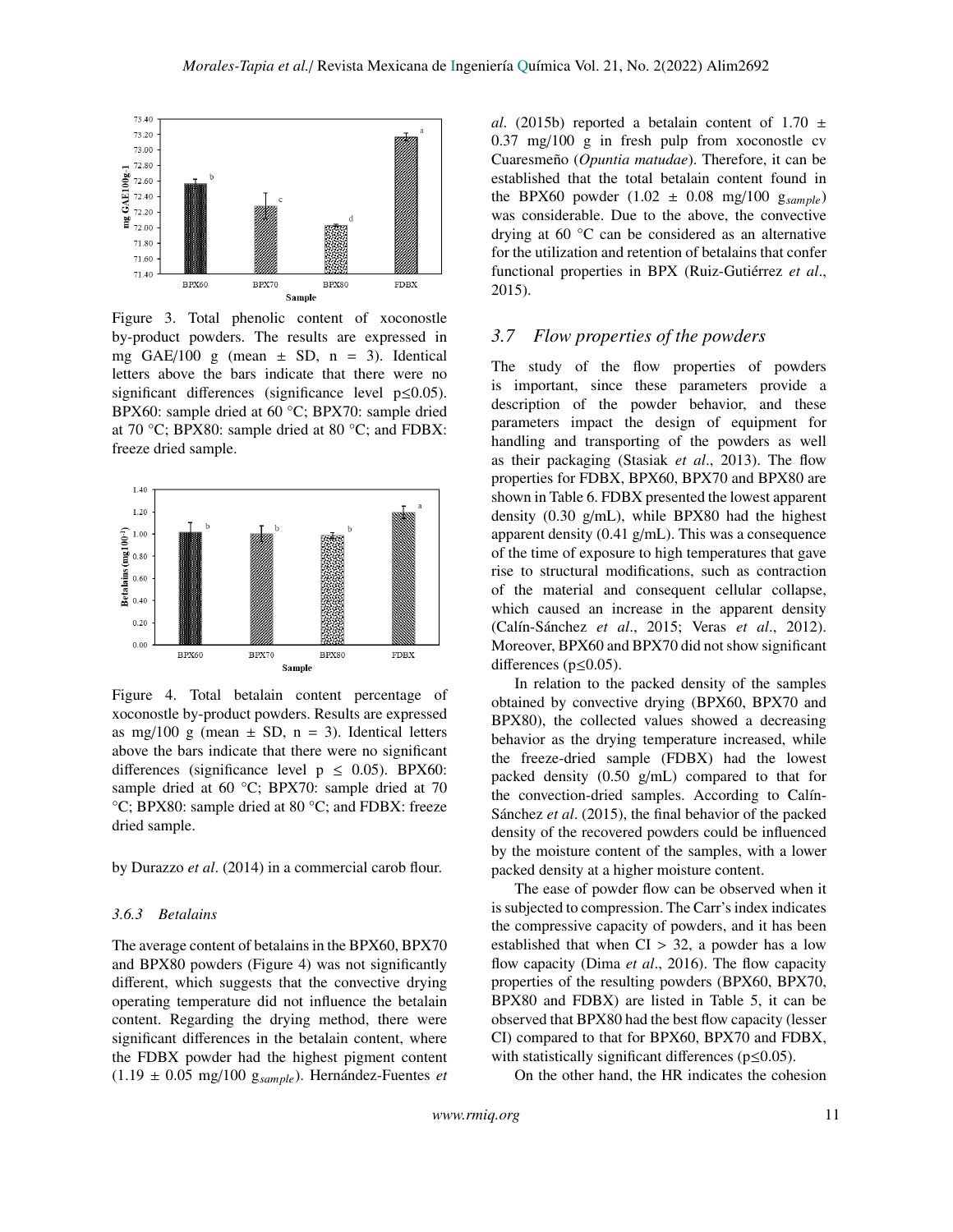capacity of the particles given by the friction between them (Bian *et al*., 2015; Leturia *et al*., 2014). It was established that when the HR has a value higher than 1.4, powders have a high cohesion and little fluency (Gawalek *et al*., 2017). Based on this, it can be stated that the powders from the different drying conditions (BPX60, BPX70, BPX80 and FDBX) displayed a high cohesion between the particles, thus affecting the flow capacity. The BPX70 and BPX80 powders exhibited the best fluidity with respect to the other analyzed conditions, therefore establishing that an increase in the processing temperature during convective drying caused a decrease in the particle cohesion and CI, giving rise to a better flow capacity. This behavior could be associated with the formation of crystalline bodies that are formed during convection drying (Michalska *et al*., 2019) and that, according to Bhandari, (2013) have greater ease of flow compared to amorphous bodies usually obtained by freeze drying. The low fluency of the powders may also be associated with the sugar content in the obtained samples (Amagliani *et al*., 2016) and as it is shown in Tables 3 and 5, an inversely proportional correlation between IC and total carbohydrate content, having a better flow behavior at a lower carbohydrate content.

# *3.8 Hygroscopicity*

Hygroscopicity is a property from granular materials that depends upon the porosity of a material (Ernesto and Ortiz, 2005). It is defined as the ability to absorb water steam from the atmosphere at a constant temperature with changes in relative humidity. Moisture adsorption can result in physical (caking) and chemical (microbial growth and taste deterioration) changes, which can severely affect sensory qualities (Moondra *et al*., 2018).

A statistically significant difference  $(p \le 0.05)$  was observed between the samples dried by convection (BPX60, BPX70, and BPX80) and freeze drying (FDBX) (Table 6). The powder with the highest hygroscopicity was the FDBX powder because drying by this method allowed the formation of amorphous powders that had a higher degree of hygroscopicity  $(9.29 \pm 0.48 \text{ g}/100 \text{ g})$ . Meanwhile, the convection dried samples showed an increase in their hygroscopicity as the drying temperature increased, and statistically significant differences between BPX60 (7.78 g/100 g) and BPX80 (7.01 g/100 g) were found. Ouaabou *et al*. (2021) mention that the powders obtained from freeze-drying have porous microstructures, which are easily rehydrated because they have a high specific free volume in their molecular matrix so they are able to incorporate greater amounts of moisture (Joardder *et al*., 2017; Palzer *et al*., 2012). The above mentioned coincides with what was reported by García-Armenta and Gutiérrez-López, (2022) in the fractal microstructure study of food where according to their research, the application of high processing temperatures results in more homogeneous microstructures, while processing at low temperatures results in irregular microstructures, which could explain the increased hygroscopicity in FDBX.

The hygroscopicity values of the powders displayed values below 10 %, which is why the powders derived from this study can be considered as non-hygroscopic (Gopinathan *et al*., 2020), thus reaffirming their storage stability.

Table 6. Flow properties of powdered xoconostle by-products.

| Apparent density $(g/mL)$ | Packed density (g/mL) | CI                       | HR                      | Hygroscopicity $(g/100 g)$         |
|---------------------------|-----------------------|--------------------------|-------------------------|------------------------------------|
| $0.39 \pm 0.00^b$         | $0.65 \pm 0.00^a$     | $67.72 \pm 3.23^{\circ}$ | $1.68 \pm 0.03^{\circ}$ | $7.01 \pm 0.08$ <sup>c</sup>       |
| $0.39 \pm 0.01^b$         | $0.63 \pm 0.00^b$     | $60.89 \pm 4.69^a$       |                         | $7.38 \pm 0.07^{bc}$               |
| $0.41 \pm 0.00^a$         | $0.62 \pm 0.00^c$     | $50.77 \pm 0.00^b$       |                         | $7.78 \pm 0.13^b$                  |
| $0.30 \pm 0.00^c$         | $0.50 \pm 0.01^d$     | $63.66 + 2.23^{\circ}$   | $1.64 + 0.02^a$         | $9.29 \pm 0.48^a$                  |
|                           |                       |                          |                         | $1.61 + 0.05^a$<br>$1.51 + 0.00^b$ |

CI: Carr Index.HR: Hausner's Ratio. Identical letters in the same column indicate that there were no significant differences (significance level p≤0.05). BPX60: sample dried at 60 °C; BPX70: sample dried at 70 °C; BPX80: sample dried at 80 °C; and FDBX: freeze dried sample.

# **Conclusions**

According to the analysis of drying kinetics of xoconostle byproducts, it can be concluded that the

convection drying process was highly influenced by the increase of the drying temperature allowing to reduce the drying time from 196 to 120 minutes with an increase in temperature from 60 to 80 °C. Regarding the modelled drying kinetics in terms of Fick's law of diffusion, the data obtained were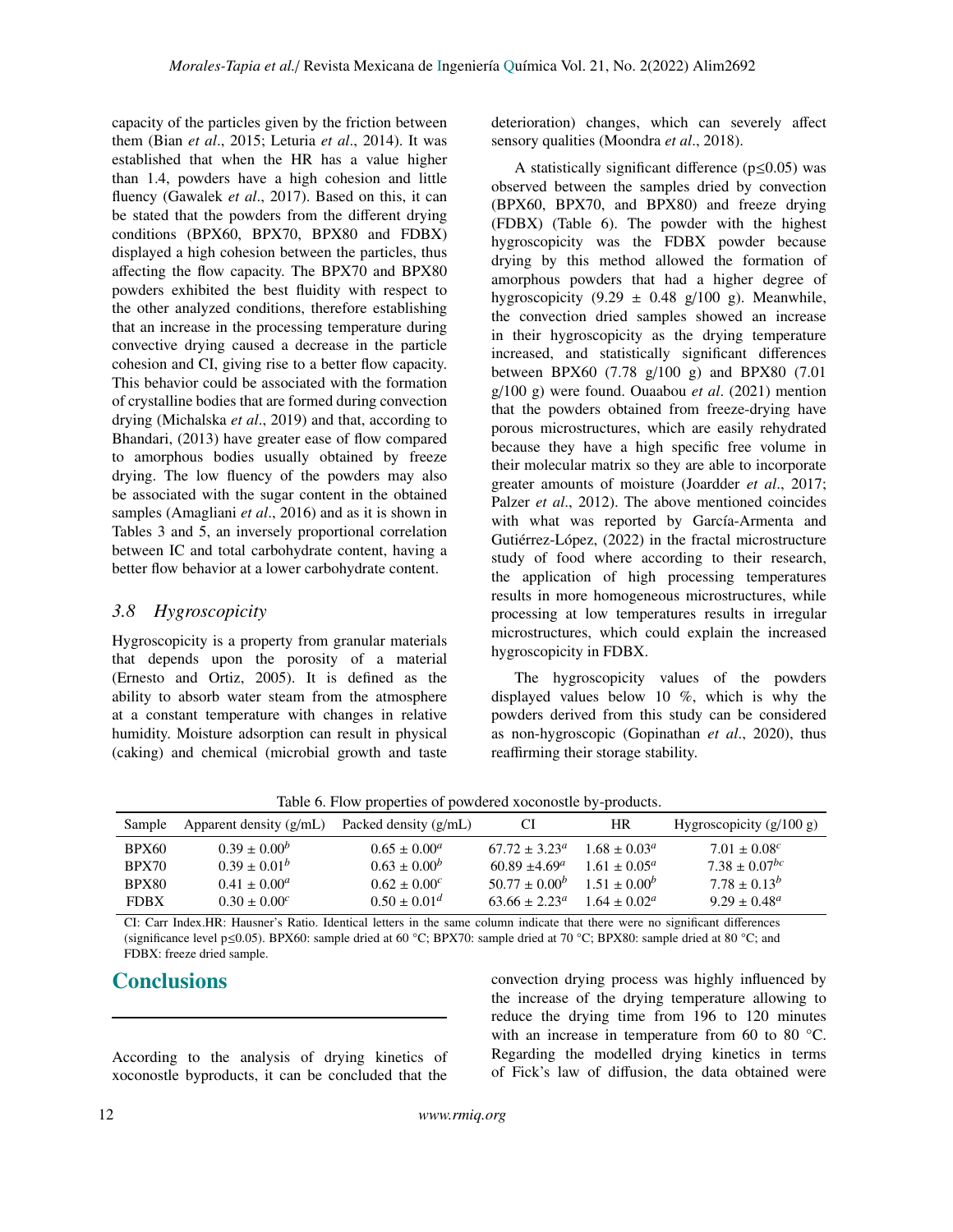successfully adjusted, validating the use of the Fick model for the analysis of the drying of xoconostle byproducts. The effective diffusivity of the by-products increased with an increase in the temperature, where the  $D_{ef}$  at 60 °C (BPX60) was significantly lower with a value of  $8.109E^{-10} \pm 1.731E^{-11}$  m<sup>2</sup>/s. The physicochemical analysis carried out on the different powders revealed interesting nutritional characteristics such as the total content of carbohydrates which are important functional materials with vital roles in various biological functions and the ash content which represents an important source of minerals. Although the freeze-drying process was more effective for preserving the functional compounds present in the xoconostle compared to convection drying, the latter drying method is more attractive due to its simplicity, speed and low cost and, according to the results, BPX60 has an important nutritional content, high physicochemical stability and a remarkable ABTS and DPPH antioxidant capacity (88.07  $\pm$  0.38 %) DPPH inhibition - 7.63 ± 0.96 TEAC/g*sample*), thus convective drying is as an interesting alternative for the processing and use of BPX for its application as a functional additive, specifically in antioxidant enriched formulations.

# References

- AACC (2011). 55-60.01: Guideline for determination of particle size distribution. *St. Paul Minn: AACC International*.
- Aksoylu Özbek, Z., Günç Ergönül, P., and Taşkin, B. (2021). Microencapsulation technology: an alternative preservation method for *Opuntia spp*. Derived products and their bioactive compounds. In: *Opuntia spp*. *Chemistry, Bioactivity and Industrial Applications*, (Ramadan, M.F., Ayoub, T.E.M., and Rohn, S., eds), pp. 799-825. Springer, Cham. [https://](https://doi.org/10.1007/978-3-030-78444-7_40) [doi.org/10.1007/978-3-030-78444-7\\_40](https://doi.org/10.1007/978-3-030-78444-7_40)
- Amagliani, L., O'Regan, J., Kelly, A. L., and O'Mahony, J. A. (2016). Physical and flow properties of rice protein powders. *Journal of Food Engineering 190*, 1-9. [https://doi.](https://doi.org/10.1016/j.jfoodeng.2016.05.022) [org/10.1016/j.jfoodeng.2016.05.022](https://doi.org/10.1016/j.jfoodeng.2016.05.022)
- Arias-Rico, J., Cruz-cansino, N. S., Cámara, M., López-Froilán, R., Pérez-Rodríguez, M. L., Sánchez-Mata, M. de C., Jaramillo-Morales, O.

A., Barrera-Gálvez, R., and Ramírez-Moreno, E. (2020). Study of Xoconostle (*Opuntia spp*.) powder as source. *Foods 9*, 1-13. [https://](https://doi.org/10.3390/foods9040403) [doi.org/10.3390/foods9040403](https://doi.org/10.3390/foods9040403)

- ASABE. (2008). S319.4: Method of determining and expressing fineness of feed materials by sieving., Pub. L. No. St. Joseph, Mich.
- Aymen Chaouch, M., and Benvenuti, S. (2020). The role of fruit by-products as bioactive compounds for intestinal health. *Foods 9(11)*, 1-22. [https:](https://doi.org/10.3390/foods9111716) [//doi.org/10.3390/foods9111716](https://doi.org/10.3390/foods9111716)
- Azaka, O. A., Enibe, S. O., and Achebe, C. H. (2019). Determination of moisture diffusivity during drying of rectangular cassava pellets: Experimental and modeling study. *Journal of Engineering and Applied Sciences 15(1)*, 56-63.
- Bensadón, S., Hervert-Hernández, D., Sáyago-Ayerdi, S. G., and Goñi, I. (2010). Byproducts of *Opuntia ficus-indica* as a source of antioxidant dietary fiber. *Plant Foods for Human Nutrition 65(3)*, 210-216. [https://doi.org/](https://doi.org/10.1007/s11130-010-0176-2) [10.1007/s11130-010-0176-2](https://doi.org/10.1007/s11130-010-0176-2)
- Bhandari, B. (2013). Introduction to food powders. In: *Handbook of Food Powders: Processes and Properties*, (Bhandari, B., Bansal, N., Zhang, M., and Schuck, P., eds.), pp. 1- 25. Woodhead Publishing. [https://doi.org/](https://doi.org/10.1533/9780857098672.1) [10.1533/9780857098672.1](https://doi.org/10.1533/9780857098672.1)
- Bhandari, B. R., and Adhikari, B. P. (2009). Water activity in food processing and preservation. In: *Drying Technologies in Food Processing*, (Chen, X. D. and Mujumdar, A. S., eds.), pp. 55-86. John Wiley & Sons.
- Bian, Q., Sittipod, S., Garg, A., and Ambrose, R. P. K. (2015). Bulk flow properties of hard and soft wheat flours. *Journal of Cereal Science 63*, 88-94. [https://doi.org/10.1016/j.jcs.](https://doi.org/10.1016/j.jcs.2015.03.010) [2015.03.010](https://doi.org/10.1016/j.jcs.2015.03.010)
- Brito, T. B. N., Pereira, A. P. A., Pastore, G. M., Moreira, R. F. A., Ferreira, M. S. L., and Fai, A. E. C. (2020). Chemical composition and physicochemical characterization for cabbage and pineapple by-products flour valorization. *Lwt 124*, 1-19. [https://doi.org/10.1016/](https://doi.org/10.1016/j.lwt.2020.109028) [j.lwt.2020.109028](https://doi.org/10.1016/j.lwt.2020.109028)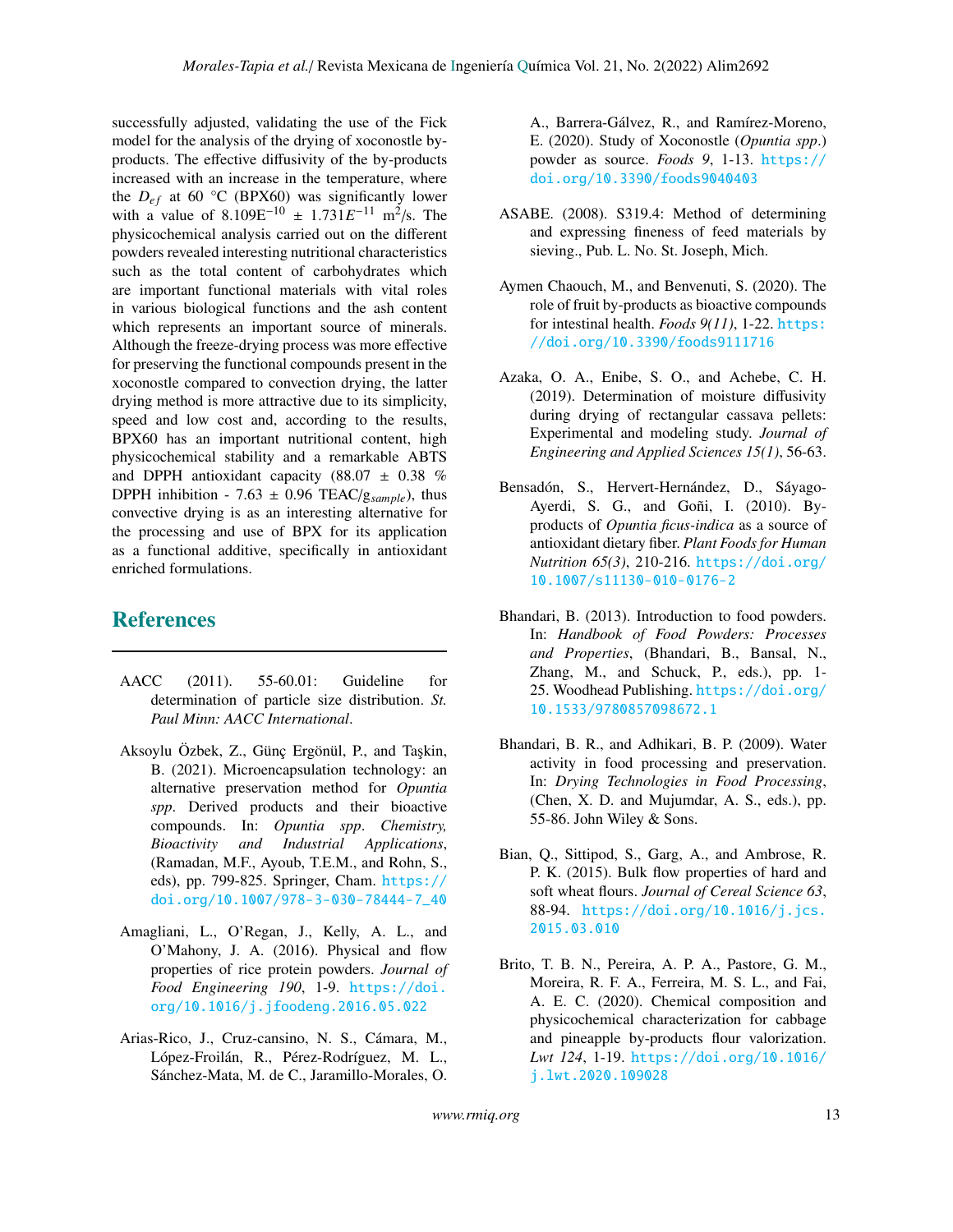- Calín-Sánchez, Á., Kharaghani, A., Lech, K., Figiel, A., Carbonell-Barrachina, Á. A., and Tsotsas, E. (2015). Drying kinetics and microstructural and sensory properties of black chokeberry (*Aronia melanocarpa*) as affected by drying method. *Food and Bioprocess Technology 8(1)*, 63-74. [https://doi.org/10.1007/s11947-](https://doi.org/10.1007/s11947-014-1383-x) [014-1383-x](https://doi.org/10.1007/s11947-014-1383-x)
- Cano-Chauca, M., Stringheta, P. C., Ramos, A. M., and Cal-Vidal, J. (2005). Effect of the carriers on the microstructure of mango powder obtained by spray drying and its functional characterization. *Innovative Food Science* & *Emerging Technologies 6(4)*, 420- 428. [https://doi.org/10.1016/j.ifset.](https://doi.org/10.1016/j.ifset.2005.05.003) [2005.05.003](https://doi.org/10.1016/j.ifset.2005.05.003)
- Chen, X. D. (2009). Food drying fundamentals. In: *Drying Technologies in Food Processing*, (Chen, X. D. and Mujumdar, A. S., eds.), pp. 1-52. John Wiley & Sons.
- Corrêa, S. C., Clerici, M. T. P. S., Garcia, J. S., Ferreira, E. B., Eberlin, M. N., and Azevedo, L. (2011). Evaluation of dehydrated marolo (*Annona crassiflora*) flour and carpels by freeze-drying and convective hot-air drying. *Food Research International 44(7)*, 2385-2390. [https://doi.org/10.1016/j.foodres.](https://doi.org/10.1016/j.foodres.2011.02.052) [2011.02.052](https://doi.org/10.1016/j.foodres.2011.02.052)
- Costa, A. P. D., Hermes, V. S., Rios, A. O., and Flôres, S. H. (2017). Minimally processed beetroot waste as an alternative source to obtain functional ingredients. *Journal of Food Science and Technology 54(7)*, 2050-2058. https://doi.org/10.1007/s13197-017-2642-4
- Darniadi, S., Ho, P., and Murray, B. S. (2007). Comparison of blueberry powder produced via foam-mat freeze- drying versus spray-drying: evaluation of foam and powder properties. *Journal of Organizational Behavior 28(3)*, 303- 325. <https://doi.org/10.1002/j>
- De Oliveira, K. G., Queiroz, V. A. V., Carlos, L. de A., Cardoso, L. de M., Pinheiro-Sant'Ana, H. M., Anunciação, P. C., de Menezes, C. B., Silva, E. C. da, and Barros, F. (2017). Effect of the storage time and temperature on phenolic compounds of sorghum grain and flour. *Food Chemistry 216*, 390-398. [https://doi.org/](https://doi.org/10.1016/j.foodchem.2016.08.047) [10.1016/j.foodchem.2016.08.047](https://doi.org/10.1016/j.foodchem.2016.08.047)
- Dima, C., Patra¸scu, L., Cantaragiu, A., Alexe, P., and Dima, Ş. (2016). The kinetics of the swelling process and the release mechanisms of *Coriandrum sativum L*. essential oil from chitosan/alginate/inulin microcapsules. *Food Chemistry 195*, 39-48. [https://doi.org/10.](https://doi.org/10.1016/j.foodchem.2015.05.044) [1016/j.foodchem.2015.05.044](https://doi.org/10.1016/j.foodchem.2015.05.044)
- Doymaz, I. (2005). Drying characteristics and kinetics of okra. *Journal of Food Engineering 69(3)*, 275-279. [https://doi.org/10.1016/](https://doi.org/10.1016/j.jfoodeng.2004.08.019) [j.jfoodeng.2004.08.019](https://doi.org/10.1016/j.jfoodeng.2004.08.019)
- Durazzo, A., Turfani, V., Narducci, V., Azzini, E., Maiani, G., and Carcea, M. (2014). Nutritional characterization and bioactive components of commercial carobs flours. *Food Chemistry 153*, 109-113. [https://doi.org/10.1016/](https://doi.org/10.1016/j.foodchem.2013.12.045) [j.foodchem.2013.12.045](https://doi.org/10.1016/j.foodchem.2013.12.045)
- Dussán-Sarria, S., Hurtado-Hurtado, D. L., Camacho-Tamayo, J. H., Dussán-Sarria, S., Hurtado-Hurtado, D. L., and Camacho-Tamayo, J. H. (2019). Granulometría, propiedades funcionales y propiedades de color de las harinas de quinua y chontaduro. *Información Tecnológica 30(5)*, 3-10. [https://doi.org/](https://doi.org/10.4067/s0718-07642019000500003) [10.4067/s0718-07642019000500003](https://doi.org/10.4067/s0718-07642019000500003)
- Elhussein, E. A. A., and Şahin, S. (2018). Drying behaviour, effective diffusivity and energy of activation of olive leaves dried by microwave, vacuum and oven drying methods. *Heat and Mass Transfer 54(7)*, 1901-1911. [https://](https://doi.org/10.1007/s00231-018-2278-6) [doi.org/10.1007/s00231-018-2278-6](https://doi.org/10.1007/s00231-018-2278-6)
- Ernesto, J., and Ortiz, D. (2005). Propuesta metodológica para determinar el potencial de humedad de un material granular a partir de la humedad relativa. *Ingeniería y Competitividad 7*, 73-79. [http://www.redalyc.org/](http://www.redalyc.org/articulo.oa?id=291323470007) [articulo.oa?id=291323470007](http://www.redalyc.org/articulo.oa?id=291323470007)
- Espino-Manzano, S. O., León-López, A., Aguirre-Álvarez, G., González-Lemus, U., Prince, L., and Campos-Montiel, R. G. (2020). Application of nanoemulsions (W/O) of extract of *Opuntia Oligacantha* C.F. först and orange oil in gelatine films. *Molecules 25(15)*, 1-14. [https://doi.](https://doi.org/10.3390/molecules25153487) [org/10.3390/molecules25153487](https://doi.org/10.3390/molecules25153487)
- Fernández-Luqueño, F., Medina- Pérez, G., Pérez-Soto, E., Espino-Manzano, S., Peralta-Adauto, L., Pérez-Ríos, S., and Capos-Montiel, R.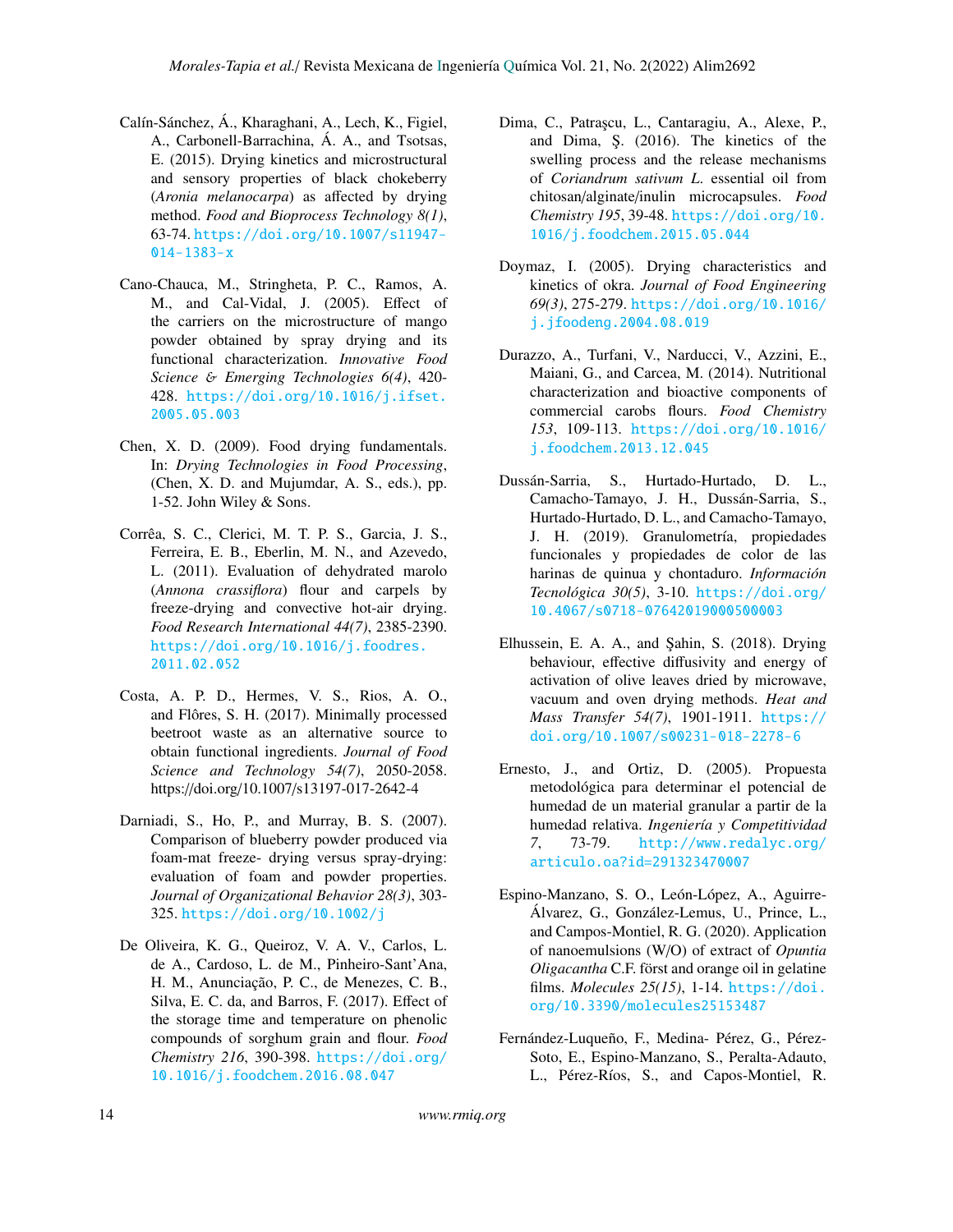(2021). Bioactive compounds of *Opuntia spp*. acid fruits: Micro and nano-emulsified extracts and applications in nutraceutical foods. *Molecules 26(6429)*, 1-12. [https://doi.org/](https://doi.org/10.3390/molecules26216429) [10.3390/molecules26216429](https://doi.org/10.3390/molecules26216429)

- Feugang, J. M., Konarski, P., Zou, D., Stintzing, F. C., and Zou, C. (2006). Nutritional and medicinal use of Cactus pear (*Opuntia spp*.) cladodes and fruits Jean. *Frontiers in Bioscience 11(1)*, 2574- 2589. <https://doi.org/10.2741/1992>
- Figueroa-Garcia, E., Segura-Castruita, M. A., Luna-Olea, F. M., Vázquez-Vuelvas, O. F., and Chávez-Rodríguez, A. M. (2021). Design of a hybrid solar collector with a flat plate solar collector and induction heating: evaluation and modelling with principal components regression. *Revista Mexicana de Ingeniería Química 20(3)*, 1-14. [https://doi.org/10.](https://doi.org/10.24275/rmiq/Alim2452) [24275/rmiq/Alim2452](https://doi.org/10.24275/rmiq/Alim2452)
- García-Armenta, E., and Gutiérrez-López, G. F. (2022). Fractal microstructure of foods. *Food Engineering Reviews*, 1-19. [https://doi.](https://doi.org/10.1007/s12393-021-09302-y) [org/10.1007/s12393-021-09302-y](https://doi.org/10.1007/s12393-021-09302-y)
- Gawalek, J., Domian, E., Ryniecki, A., and Bakier, S. (2017). Effects of the spray drying conditions of chokeberry (*Aronia melanocarpa L.*) juice concentrate on the physicochemical properties of powders. *International Journal of Food Science and Technology 52(9)*, 1933-1941. <https://doi.org/10.1111/ijfs.13476>
- Giraldo-Zuniga, A. D., Arévalo-Pinedo, A., Silva, A. F., Silva, P. F., Valdes-Serra, J. C., and Pavlak, M. C. De M. (2010). Datos experimentales de la cinética del secado y del modelo matemático para pulpa de cupuaçu (*Theobroma grandiflorum*) en rodajas. *Ciência e Tecnologia de Alimentos 30(1)*, 179-182. [https://doi.](https://doi.org/10.1590/s0101-20612010000100027) [org/10.1590/s0101-20612010000100027](https://doi.org/10.1590/s0101-20612010000100027)
- González-Jiménez, F. E., Salazar-Montoya, J. A., Calva-Calva, G., and Ramos-Ramírez, E. G. (2018). Phytochemical characterization, *in vitro* antioxidant activity, and quantitative analysis by micellar electrokinetic chromatography of hawthorn (*Crataegus pubescens*) fruit. *Journal of Food Quality 2018*, 1-11. [https://doi.](https://doi.org/10.1155/2018/2154893) [org/10.1155/2018/2154893](https://doi.org/10.1155/2018/2154893)
- Gopinathan, M., Yusof, Y. A., and Pui, L. P. (2020). Effects of different drying methods on

the physicochemical and antioxidant content of "cempedak" (*Artocarpus integer L.*) powder. *Journal of Food Processing and Preservation 44(12)*, 1-30. [https://doi.org/10.1111/](https://doi.org/10.1111/jfpp.14966) [jfpp.14966](https://doi.org/10.1111/jfpp.14966)

- Guiné, R. P. F., Pinho, S., and Barroca, M. J. (2011). Study of the convective drying of pumpkin (*Cucurbita maxima*). *Food and Bioproducts Processing 89(4)*, 422-428. [https://doi.](https://doi.org/10.1016/j.fbp.2010.09.001) [org/10.1016/j.fbp.2010.09.001](https://doi.org/10.1016/j.fbp.2010.09.001)
- Guzmán-Maldonado, S. H., Morales-Montelongo, A. L., Mondragón-Jacobo, C., Herrera-Hernández, G., Guevara-Lara, F., and Reynoso-Camacho, R. (2010). Physicochemical, nutritional, and functional characterization of fruits xoconostle (*Opuntia matudae*) pears from central-México region. *Journal of Food Science 75(6)*, C485- C492. [https://doi.org/10.1111/j.1750-](https://doi.org/10.1111/j.1750-3841.2010.01679.x) [3841.2010.01679.x](https://doi.org/10.1111/j.1750-3841.2010.01679.x)
- Hernández-Fuentes, A. D., Trapala-Islas, A., Gallegos-Vásquez, C., Campos-Montiel, R. G., Pinedo-Espinoza, J. M., and Guzmán-Maldonado, S. H. (2015a). Physicochemical variability and nutritional and functional characteristics of xoconostles (*Opuntia spp*.) accessions from Mexico. *Fruits 70(2)*, 109- 116. [https://doi.org/10.1051/fruits/](https://doi.org/10.1051/fruits/2015002) [2015002](https://doi.org/10.1051/fruits/2015002)
- Hernández-Fuentes, A. D., Trapala-Islas, A., Gallegos-Vásquez, C., Campos-Montiel, R. G., Pinedo-Espinoza, J. M., and Guzmán-Maldonado, S. H. (2015b). Physicochemical variability and nutritional and functional characteristics of xoconostles (*Opuntia spp*.) accessions from Mexico. *EDP Sciences 70(2)*, 109-116. [https://doi.org/10.1051/](https://doi.org/10.1051/fruits/2015002) [fruits/2015002](https://doi.org/10.1051/fruits/2015002)
- Horwitz, W., and Latimer, G. W. (2005). Official methods of analysis of AOAC International. (M. Gaithersburg and A. International, eds.).
- Izli, N., and Polat, A. (2019). Freeze and convective drying of quince (*Cydonia oblonga Miller*.): Effects on drying kinetics and quality attributes. *Heat and Mass Transfer 55(5)*, 1317-1326. [https://doi.org/10.1007/s00231-018-](https://doi.org/10.1007/s00231-018-2516-y) [2516-y](https://doi.org/10.1007/s00231-018-2516-y)
- Jiménez-Guzmán, J. (2011). Secado y descascarillado simultáneo de café pergamino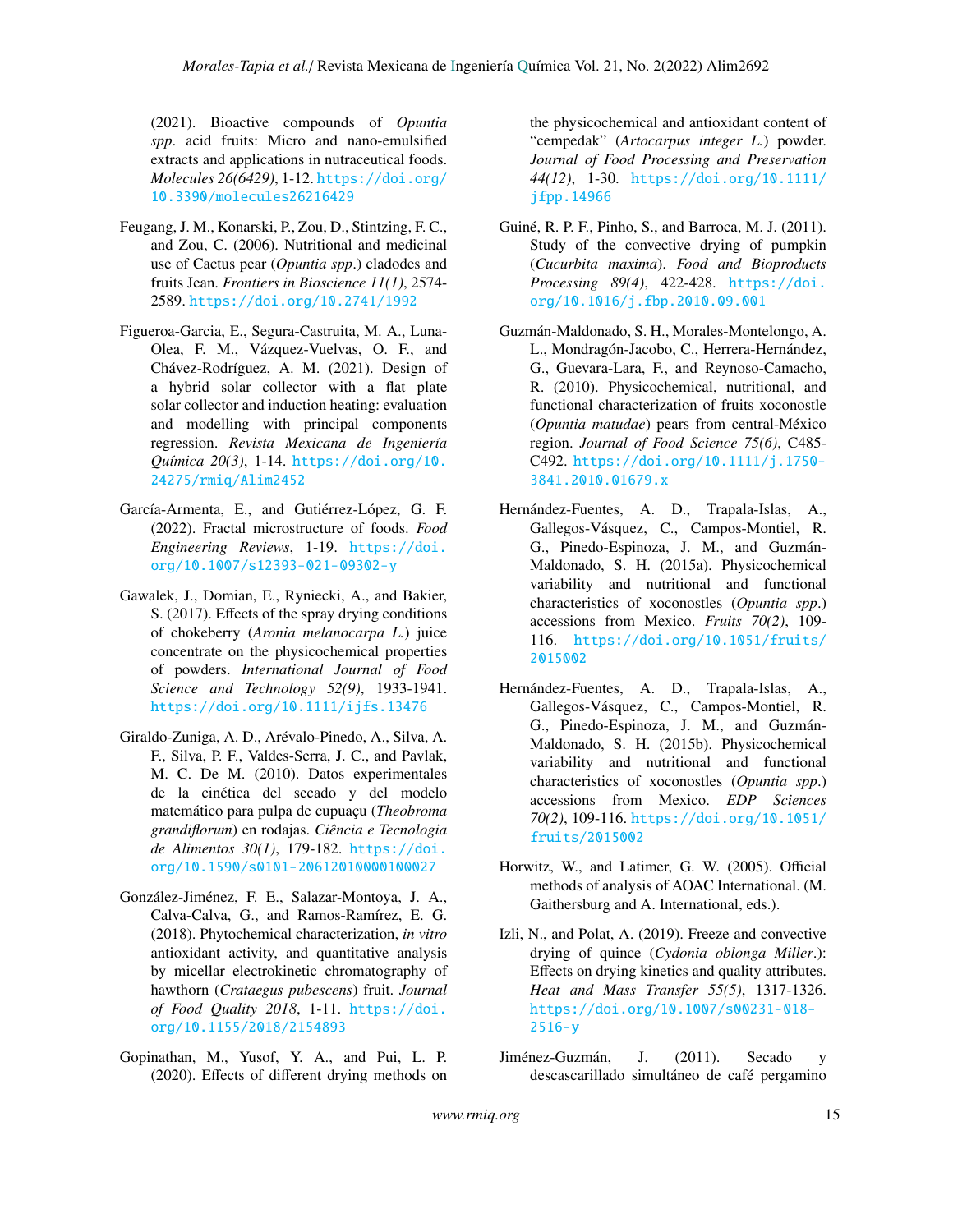en un secado de lecho por fuente con tubo central. Tesis de maestría en Ciencias en Alimentos. Instituto Politécnico Nacional, México.

- Joardder, M. U. H., Kumar, C., and Karim, M. A. (2017). Food structure: Its formation and relationships with other properties. *Critical Reviews in Food Science and Nutrition 57(6)*, 1190-1205. [https://doi.org/10.1080/](https://doi.org/10.1080/10408398.2014.971354) [10408398.2014.971354](https://doi.org/10.1080/10408398.2014.971354)
- Kabuo, N., Onuegbu, N., Nwosu, J., Peter-Ikechukwu, A. I., Udeozor, L., and Howells-Nworie, I. (2014). Effects of sugars on the drying of some local fruits and their importance on baked products-bread and cake. *IOSR Journal of Environmental Science, Toxicology and Food Technology 8(3)*, 99-106. [https:](https://doi.org/10.9790/2402-083199106) [//doi.org/10.9790/2402-083199106](https://doi.org/10.9790/2402-083199106)
- Kumar, C., Millar, G. J., and Karim, M. A. (2015). Effective diffusivity and evaporative cooling in convective drying of food material. *Drying Technology 33(2)*, 227-237. [https://doi.](https://doi.org/10.1080/07373937.2014.947512) [org/10.1080/07373937.2014.947512](https://doi.org/10.1080/07373937.2014.947512)
- Leturia, M., Benali, M., Lagarde, S., Ronga, I., and Saleh, K. (2014). Characterization of flow properties of cohesive powders: A comparative study of traditional and new testing methods. *Powder Technology 253*, 406-423. [https://](https://doi.org/10.1016/j.powtec.2013.11.045) [doi.org/10.1016/j.powtec.2013.11.045](https://doi.org/10.1016/j.powtec.2013.11.045)
- López-Legarda, X., Taramuel-Gallardo, A., Arboleda-Echavarria, C., Segura-Sánchez, F., and Restrepo-Betancur, L. F. (2017). Comparación de métodos que utilizan ácido sulfúrico para la determinación de azúcares totales. *Revista Cubana de Química 29(2)*, 180- 198.
- Macedo, L. L., Vimercati, W. C., da Silva Araújo, C., Saraiva, S. H., and Teixeira, L. J. Q. (2020). Effect of drying air temperature on drying kinetics and physicochemical characteristics of dried banana. *Journal of Food Process Engineering 43(9)*, 1-10. [https://doi.org/](https://doi.org/10.1111/jfpe.13451) [10.1111/jfpe.13451](https://doi.org/10.1111/jfpe.13451)
- Martínez-Jiménez, F., Rodríguez-Sandoval, E., and Hernández-Gómez, M. (2015). Impact of carboxymethylcellulose and water addition on baking quality and physicochemical

properties of gluten-free bread. *Revista U.D.C.A Actualidad* & *Divulgación Científica 18(2)*, 445-454.

- Mayor, L., Moreira, R., and Sereno, A. M. (2011). Shrinkage, density, porosity and shape changes during dehydration of pumpkin (*Cucurbita pepo L*.) fruits. *Journal of Food Engineering 103(1)*, 29-37. [https://doi.org/10.1016/](https://doi.org/10.1016/j.jfoodeng.2010.08.031) [j.jfoodeng.2010.08.031](https://doi.org/10.1016/j.jfoodeng.2010.08.031)
- Medina-Torres, N., Cuevas-Bernardino, J. C., Ayora-Talavera, T., Patrón-Vázquez, J. A., Rodríguez-Buenfil, I., and Pacheco, N. (2021). Changes in the physicochemical, rheological, biological, and sensorial properties of habanero Chili pastes affected by ripening stage, natural preservative and thermal processing. *Revista Mexicana de Ingeniera Quimica 20(1)*, 195-212. [https://](https://doi.org/10.24275/rmiq/Alim1768) [doi.org/10.24275/rmiq/Alim1768](https://doi.org/10.24275/rmiq/Alim1768)
- Michalska, A., Wojdylo, A., Lech, K., Lysiak, G. P., and Figiel, A. (2017). Effect of different drying techniques on physical properties, total polyphenols and antioxidant capacity of blackcurrant pomace powders. *LWT 78*, 114- 121. [https://doi.org/10.1016/j.lwt.](https://doi.org/10.1016/j.lwt.2016.12.008) [2016.12.008](https://doi.org/10.1016/j.lwt.2016.12.008)
- Michalska, A., Wojdylo, A., Majerska, J., Lech, K., and Brzezowska, J. (2019). Qualitative and quantitative evaluation of heat-induced changes in polyphenols and antioxidant capacity in *Prunus domestica L*. by-products. *Molecules 24(16)*, 1-16. [https://doi.org/10.3390/](https://doi.org/10.3390/molecules24163008) [molecules24163008](https://doi.org/10.3390/molecules24163008)
- Miranda, M., Maureira, H., Rodríguez, K., and Vega-Gálvez, A. (2009). Influence of temperature on the drying kinetics, physicochemical properties, and antioxidant capacity of Aloe Vera (*Aloe Barbadensis Miller*) gel. *Journal of Food Engineering 91(2)*, 297-304. [https://doi.](https://doi.org/10.1016/j.jfoodeng.2008.09.007) [org/10.1016/j.jfoodeng.2008.09.007](https://doi.org/10.1016/j.jfoodeng.2008.09.007)
- Miranda, M., Vega-Gálvez, A., López, J., Parada, G., Sanders, M., Aranda, M., Uribe, E., and Di Scala, K. (2010). Impact of air-drying temperature on nutritional properties, total phenolic content and antioxidant capacity of quinoa seeds (*Chenopodium quinoa Willd*.). *Industrial Crops and Products 32(3)*, 258-263. [https://doi.org/10.1016/j.indcrop.](https://doi.org/10.1016/j.indcrop.2010.04.019) [2010.04.019](https://doi.org/10.1016/j.indcrop.2010.04.019)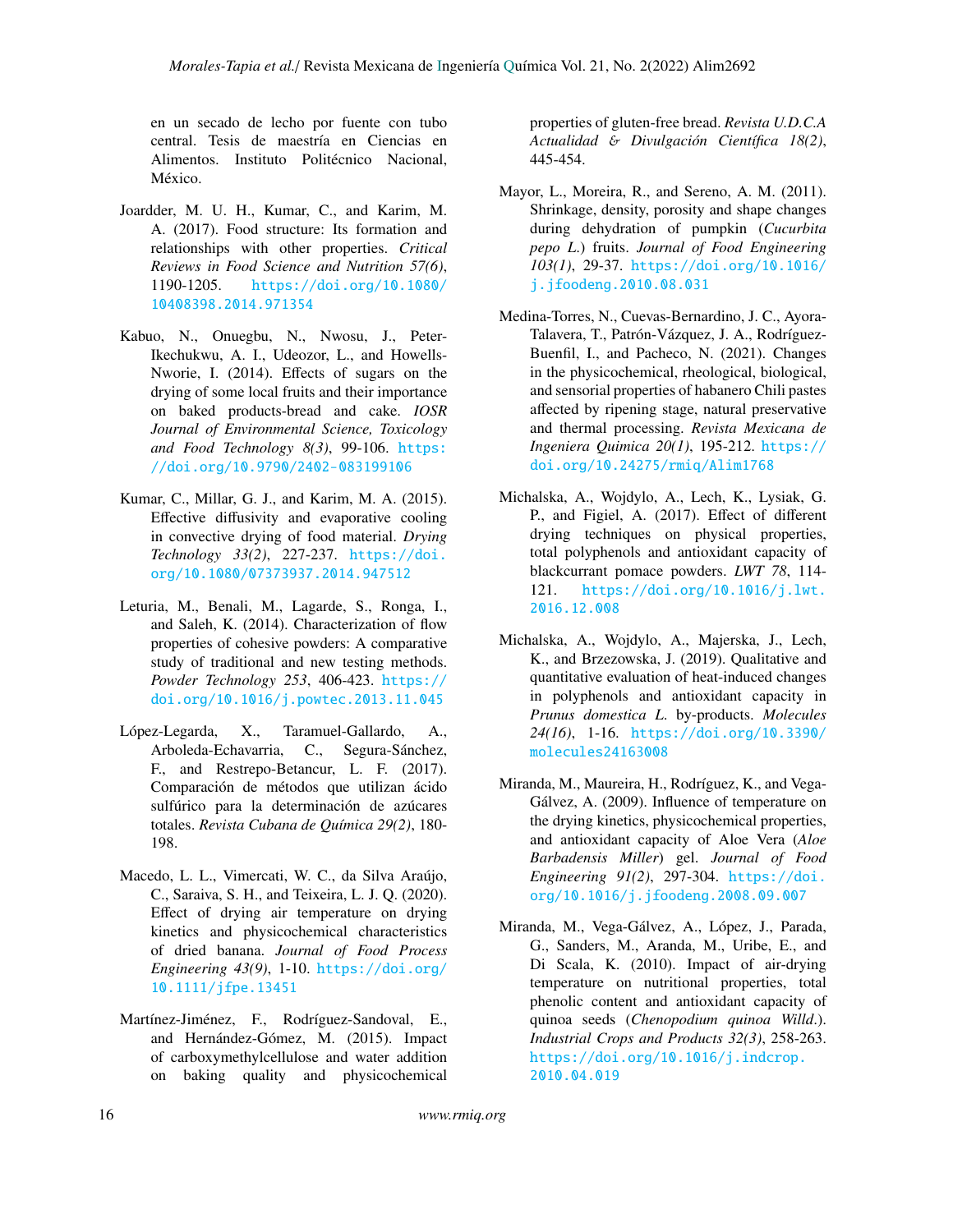- Moondra, S., Maheshwari, R., Taneja, N., Tekade, M., and Tekadle, R. K. (2018). Bulk level properties and its role in formulation development and processing. *Dosage form Design Parameters 2*, 221-256. [https://](https://doi.org/10.1016/B978-0-12-814421-3.00006-3) [doi.org/10.1016/B978-0-12-814421-3.](https://doi.org/10.1016/B978-0-12-814421-3.00006-3) [00006-3](https://doi.org/10.1016/B978-0-12-814421-3.00006-3)
- Morales, P., Barros, L., Ramírez-Moreno, E., Santos-Buelga, C., and Ferreira, I. C. F. R. (2015). Xoconostle fruit (*Opuntia matudae scheinvar* cv. rosa) by-products as potential functional ingredients. *Food Chemistry 185*, 289-297. [https://doi.org/10.1016/j.foodchem.](https://doi.org/10.1016/j.foodchem.2015.04.012) [2015.04.012](https://doi.org/10.1016/j.foodchem.2015.04.012)
- Morales, P., Ramírez-Moreno, E., Sanchez-Mata, M. de C., Carvalho, A. M., and Ferreira, I. C. F. R. (2012). Nutritional and antioxidant properties of pulp and seeds of two xoconostle cultivars (*Opuntia* joconostle F.A.C. Weber ex Diguet and *Opuntia matudae Scheinvar*) of high consumption in Mexico. *Food Research International 46(1)*, 279-285. [https://doi.](https://doi.org/10.1016/j.foodres.2011.12.031) [org/10.1016/j.foodres.2011.12.031](https://doi.org/10.1016/j.foodres.2011.12.031)
- Mota, C. L., Luciano, C., Dias, A., Barroca, M. J., and Guiné, R. P. F. (2010). Convective drying of onion: Kinetics and nutritional evaluation. *Food and Bioproducts Processing 88(2-3)*, 115-123. https://doi.org/10.1016/j.fbp.2009.09.004
- Osorio-Esquivel, O., Alicia-Ortiz-Moreno, Álvarez, V. B., Dorantes-Álvarez, L., and Giusti, M. M. (2011). Phenolics, betacyanins and antioxidant activity in *Opuntia joconostle* fruits. *Food Research International 44(7)*, 2160-2168. [https://doi.org/10.1016/j.foodres.](https://doi.org/10.1016/j.foodres.2011.02.011) [2011.02.011](https://doi.org/10.1016/j.foodres.2011.02.011)
- Ouaabou, R., Ennahli, S., Di Lorenzo, C., Hanine, H., Bajoub, A., Lahlali, R., Idlimam, A., Ait Oubahou, A., and Mesnaoui, M. (2021). Hygroscopic properties of sweet cherry powder: Thermodynamic properties and microstructural changes. *Journal of Food Quality 2021*, 1-11. <https://doi.org/10.1155/2021/3925572>
- Palzer, S., Dubois, C., and Gianfrancesco, A. (2012). Generation of product structures during drying of food products. *Drying Technology 30(1)*, 97-105. [https://doi.org/10.1080/](https://doi.org/10.1080/07373937.2011.622060) [07373937.2011.622060](https://doi.org/10.1080/07373937.2011.622060)
- Patwa, A., Malcolm, B., Wilson, J., and Ambrose, R. P. K. (2014). Particle size analysis of two distinct classes of wheat flour by sieving. *Transactions of the ASABE 57(1)*, 151-159. [https://doi.org/10.13031/trans.57.](https://doi.org/10.13031/trans.57.10388) [10388](https://doi.org/10.13031/trans.57.10388)
- Pereyra-Castro, S. C., Alamilla-Beltrán, L., Villalobos-Castillejos, F., Porras-Saavedra, J., Pérez-Pérez, V., Gutiérrez-López, G. F., and Jiménez-Aparicio, A. R. (2018). Microfluidization and atomization pressure during microencapsulation process: Microstructure, hygroscopicity, dissolution and flow properties. *LWT* 96, 378-385. [https:](https://doi.org/10.1016/j.lwt.2018.05.042) [//doi.org/10.1016/j.lwt.2018.05.042](https://doi.org/10.1016/j.lwt.2018.05.042)
- Pérez-Alonso, C., Campos-Montiel, R. G., Morales-Luna, E., Reyes-Munguía, A., Aguirre-Álvarez, G., and Pimentel-González, D. J. (2015). Estabilización de compuestos fenólicos de *Opuntia Oligacantha* Först por microencapsulación con agave SAP (aguamiel). *Revista Mexicana de Ingeniería Química 14(3)*, 579-588. [http://www.scielo.org.mx/](http://www.scielo.org.mx/scielo.php?script=sci_arttext&pid=S1665-27382015000300002&lng=es&nrm=iso&tlng=) [scielo.php?script=sci\\_arttext&pid=](http://www.scielo.org.mx/scielo.php?script=sci_arttext&pid=S1665-27382015000300002&lng=es&nrm=iso&tlng=) [S1665-27382015000300002&lng=es&nrm=](http://www.scielo.org.mx/scielo.php?script=sci_arttext&pid=S1665-27382015000300002&lng=es&nrm=iso&tlng=) [iso&tlng=](http://www.scielo.org.mx/scielo.php?script=sci_arttext&pid=S1665-27382015000300002&lng=es&nrm=iso&tlng=)
- Prachayawarakorn, S., Tia, W., Plyto, N., and Soponronnarit, S. (2008). Drying kinetics and quality attributes of low-fat banana slices dried at high temperature. *Journal of Food Engineering 85(4)*, 509-517. [https://doi.](https://doi.org/10.1016/j.jfoodeng.2007.08.011) [org/10.1016/j.jfoodeng.2007.08.011](https://doi.org/10.1016/j.jfoodeng.2007.08.011)
- Ramírez, J., Cortés, M., and Hincapié, C. A. (2019). Optimization of the process of freeze-drying and comparison with convective drying of Russian tarragon (*Artemisia dracunculus L*.). *Acta Agronómica 68(3)*, 167-174. [https://](https://doi.org/10.15446/acag.v68n3.75296) [doi.org/10.15446/acag.v68n3.75296](https://doi.org/10.15446/acag.v68n3.75296)
- Ratti, C. (2013). Freeze drying for food powder production. In: *Handbook of Food Powders: Processes and Properties*, (Bhandari, B., Bansal, N., Zhang, M., and Schuck, P., eds.), pp. 57-84. Woodhead Publishing Limited. [https:](https://doi.org/10.1533/9780857098672.1.57) [//doi.org/10.1533/9780857098672.1.57](https://doi.org/10.1533/9780857098672.1.57)
- Re, R., Pelegrini, N., Anna, P., Pannala, A., Yang, M., and Rice-Evans, C. (1999). Antioxidant activity applying an improved abts radical cation decolorization assay. *Free Radical Biology* & *Medicine 26*, 1231-1237.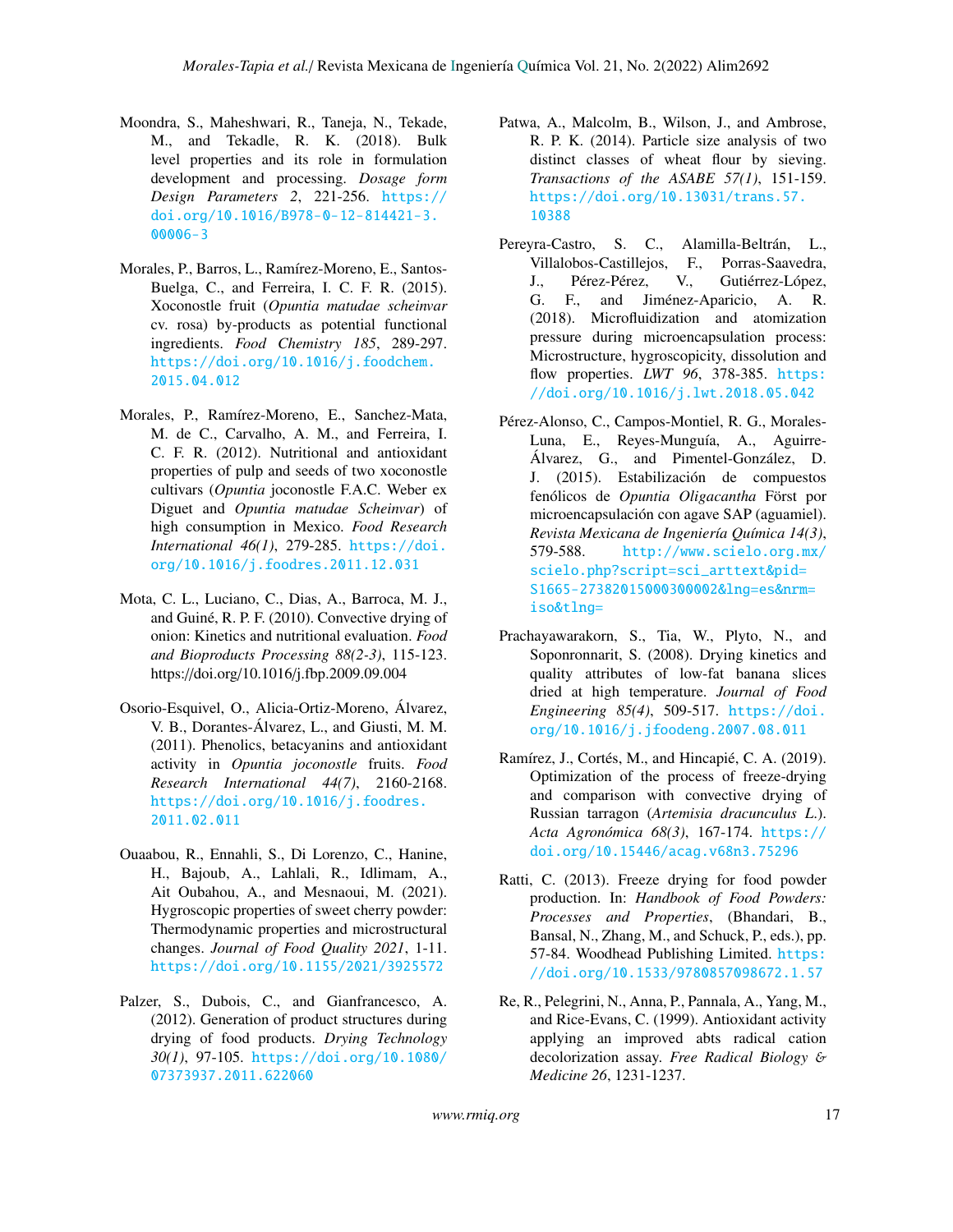- Ribeiro, L. C., Da Costa, J. M. C., and Afonso, M. R. A. (2016). Hygroscopic behavior of lyophilized acerola pulp powder. *Revista Brasileira de Engenharia Agrícola e Ambiental 20*, 269-274. [https://doi.org/10.1590/1807-1929/](https://doi.org/10.1590/1807-1929/agriambi.v20n3p269-274) [agriambi.v20n3p269-274](https://doi.org/10.1590/1807-1929/agriambi.v20n3p269-274)
- Roberts, J. S., Kidd, D. R., and Padilla-Zakour, O. (2008). Drying kinetics of grape seeds. Journal of Food Engineering, 89(4), 460-465. [https://doi.org/10.1016/j.jfoodeng.](https://doi.org/10.1016/j.jfoodeng.2008.05.030) [2008.05.030](https://doi.org/10.1016/j.jfoodeng.2008.05.030)
- Ruiz-Gutiérrez, M. G., Amaya-Guerra, C. A., Quintero-Ramos, A., Pérez-Carrillo, E., Ruiz-Anchondo, T. D. J., Báez-González, J. G., and Meléndez-Pizarro, C. O. (2015). Effect of extrusion cooking on bioactive compounds in encapsulated red cactus pear powder. *Molecules 20 (5)*, 8875-8892. [https://doi.org/10.](https://doi.org/10.3390/molecules20058875) [3390/molecules20058875](https://doi.org/10.3390/molecules20058875)
- Sagar, V. R., and Suresh Kumar, P. (2010). Recent advances in drying and dehydration of fruits and vegetables: A review. *Journal of Food Science and Technology 47(1)*, 15-26. [https://doi.](https://doi.org/10.1007/s13197-010-0010-8) [org/10.1007/s13197-010-0010-8](https://doi.org/10.1007/s13197-010-0010-8)
- Salcedo-Mendoza, J. G., Contreras-Lozano, K., García-López, A., and Fernandez-Quintero, A. (2016). Modelado de la cinética de secado del afrecho de yuca (*Manihot esculenta Crantz*). *Revista Mexicana de Ingeniería Química 15(3)*, 883-891.
- Sant'Anna, V., Gurak, P. D., Ferreira Marczak, L. D., and Tessaro, I. C. (2013). Tracking bioactive compounds with colour changes in foods - A review. *Dyes and Pigments 98(3)*, 601-608. [https://doi.org/10.1016/](https://doi.org/10.1016/j.dyepig.2013.04.011) [j.dyepig.2013.04.011](https://doi.org/10.1016/j.dyepig.2013.04.011)
- Sedej, I., Sakač, M., Mandić, A., Mišan, A., Tumbas, V., and Hadnadev, M. (2011). Assessment of antioxidant activity and rheological properties of wheat and buckwheat milling fractions. *Journal of Cereal Science 54(3)*, 347-353. [https://doi.org/10.1016/j.jcs.2011.](https://doi.org/10.1016/j.jcs.2011.07.001) [07.001](https://doi.org/10.1016/j.jcs.2011.07.001)
- Shuen, G. W., Yi, L. Y., Ying, T. S., Von Yu, G. C., Binti Yusof, Y. A., and Phing, P. L. (2021). Effects of drying methods on the physicochemical properties and antioxidant

capacity of Kuini powder. *Brazilian Journal of Food Technology 24*, 1-14. [https://doi.org/](https://doi.org/10.1590/1981-6723.08620) [10.1590/1981-6723.08620](https://doi.org/10.1590/1981-6723.08620)

- Shukla, S. (2011). Freeze drying process: a Review. *International Journal of Pharmaceutical Sciences and Research 2(12)*, 3061-3068.
- Souza, A. L. R., Hidalgo-Chávez, D. W., Pontes, S. M., Gomes, F. S., Cabral, L. M. C., and Tonon, R. V. (2018). Microencapsulation by spray drying of a lycopene-rich tomato concentrate: Characterization and stability. *LWT 91*, 286-292. [https://doi.org/10.1016/j.](https://doi.org/10.1016/j.lwt.2018.01.053) [lwt.2018.01.053](https://doi.org/10.1016/j.lwt.2018.01.053)
- Stasiak, M., Molenda, M., Opaliñski, I., and Blaszczak, W. (2013). Mechanical properties of native maize, wheat, and potato starches. *Czech Journal of Food Sciences 31(4)*, 347-354. [https://doi.org/10.17221/348/2012](https://doi.org/10.17221/348/2012-cjfs) [cjfs](https://doi.org/10.17221/348/2012-cjfs)
- Vega Gálvez, A., Tello Ireland, C., and Lemus Mondaca, R. (2007). Simulación matemática del proceso de secado de la gracilaria chilena (*Gracilaria Chilensis*). *Ingeniare Revista Chilena de Ingeniería 15(1)*, 55- 64. [https://doi.org/10.4067/s0718-](https://doi.org/10.4067/s0718-33052007000100008) [33052007000100008](https://doi.org/10.4067/s0718-33052007000100008)
- Veras, A. O. M., Béttega, R., Freire, F. B., Barrozo, M. A. S., and Freire, J. T. (2012). Drying kinetics, structural characteristics and vitamin C retention of *dedo-de-moça* pepper (*capsicum baccatum*) during convective and freeze drying. *Brazilian Journal of Chemical Engineering 29(4)*, 741-750. [https://doi.org/10.1590/](https://doi.org/10.1590/S0104-66322012000400006) [S0104-66322012000400006](https://doi.org/10.1590/S0104-66322012000400006)
- Virgen-Navarro, L., Herrera-López, E. J., Espinosa-Andrews, H., Guatemala-Morales, G. M., Corona-González, R. I., and Arriola-Guevara, E. (2016). Estimación del coeficiente de difusividad durante el tostado de café en un lecho fuente utilizando un modelo difuso. *Revista Mexicana de Ingeniera Quimica 15(2)*, 513-524.
- Zárate-Castillo, G., Huerta-Pérez, M. A., Rodríguez-Alcalá, O., Hernández-Loyo, L., Roque-Martinez, U., and Damián-Heráandez, X. (2018). Design and construction of a hybrid tray dehydrator. *Revista Agro Productividad 11*, 87-91.